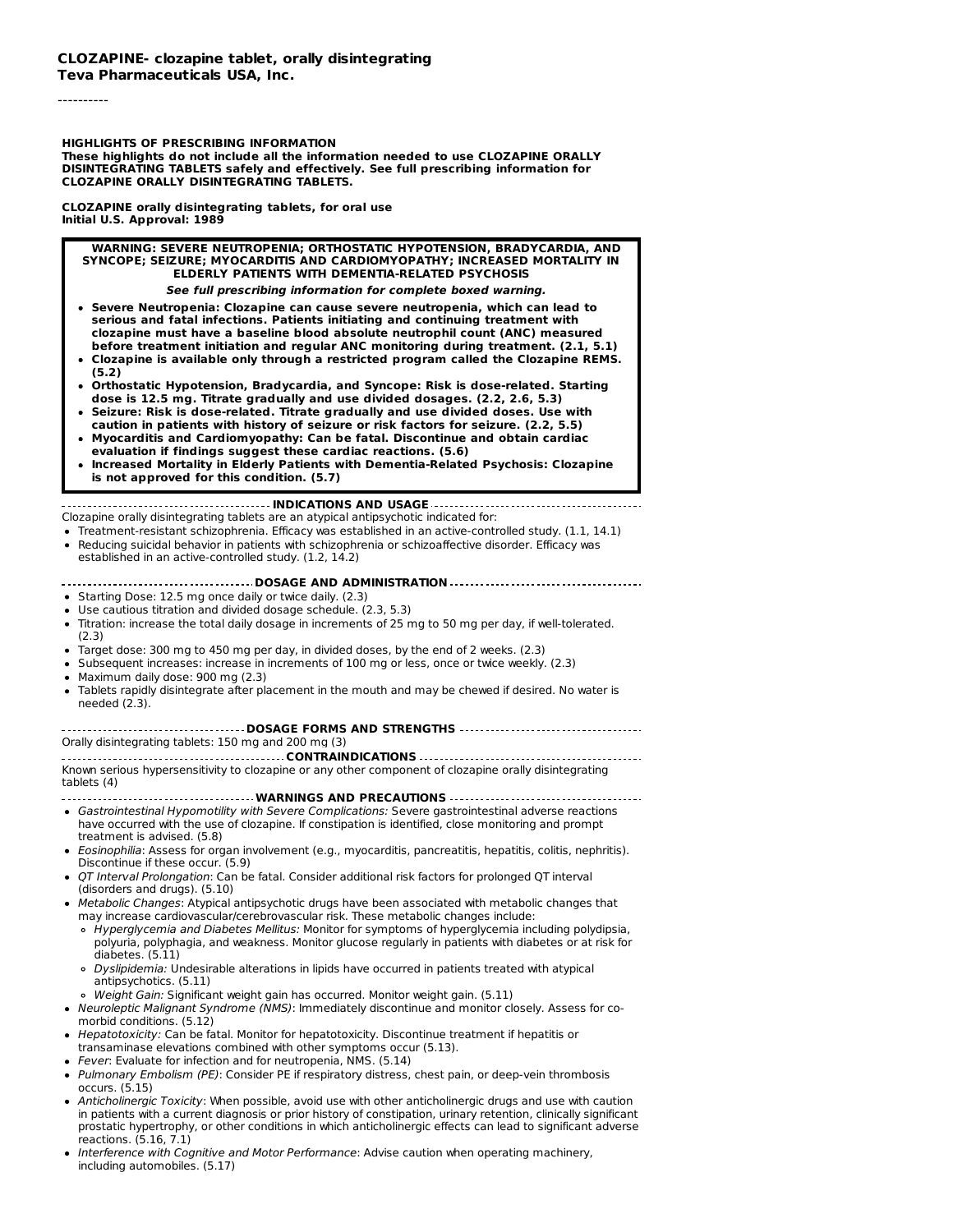**ADVERSE REACTIONS** Most common adverse reactions (≥5%) were: CNS reactions (sedation, dizziness/vertigo, headache, and tremor); cardiovascular reactions (tachycardia, hypotension, and syncope); autonomic nervous system reactions (hypersalivation, sweating, dry mouth, and visual disturbances); gastrointestinal reactions (constipation and nausea); and fever. (6.1)

**To report SUSPECTED ADVERSE REACTIONS, contact Teva at 1-888-838-2872 or FDA at 1- 800-FDA-1088 or www.fda.gov/medwatch.**

- **DRUG INTERACTIONS** • Concomitant use of Strong CYP1A2 Inhibitors: Reduce clozapine dose to one third when coadministered
- with strong CYP1A2 inhibitors (e.g., fluvoxamine, ciprofloxacin, enoxacin). (2.7, 7.1) • Concomitant use of Strong CYP3A4 Inducers is not recommended. (2.7, 7.1)
- Discontinuation of CYP1A2 or CYP3A4 Inducers: Consider reducing clozapine dose when CYP1A2 (e.g.,
- tobacco smoke) or CYP3A4 inducers (e.g., carbamazepine) are discontinued. (2.7, 7.1) Anticholinergic drugs: Concomitant use may increase the risk for anticholinergic toxicity. (5.8, 5.16, 7.1)
- **USE IN SPECIFIC POPULATIONS**
- Nursing Mothers: Discontinue drug or discontinue nursing, taking into consideration importance of drug to mother. (8.3)

#### **See 17 for PATIENT COUNSELING INFORMATION.**

**Revised: 1/2022**

**FULL PRESCRIBING INFORMATION: CONTENTS\* WARNING: SEVERE NEUTROPENIA; ORTHOSTATIC HYPOTENSION, BRADYCARDIA, AND SYNCOPE; SEIZURE; MYOCARDITIS AND CARDIOMYOPATHY; INCREASED MORTALITY IN ELDERLY PATIENTS WITH DEMENTIA-RELATED PSYCHOSIS**

# **1 INDICATIONS AND USAGE**

- 1.1 Treatment-Resistant Schizophrenia
- 1.2 Reduction in the Risk of Recurrent Suicidal Behavior in Schizophrenia or
- Schizoaffective Disorder

### **2 DOSAGE AND ADMINISTRATION**

- 2.1 Required Laboratory Testing Prior to Initiation and During Therapy
- 2.2 Important Administration Instructions
- 2.3 Dosing Information
- 2.4 Maintenance Treatment
- 2.5 Discontinuation of Treatment
- 2.6 Re-Initiation of Treatment
- 2.7 Dosage Adjustments with Concomitant use of CYP1A2, CYP2D6, CYP3A4
- Inhibitors or CYP1A2, CYP3A4 Inducers

2.8 Renal or Hepatic Impairment or CYP2D6 Poor Metabolizers

# **3 DOSAGE FORMS AND STRENGTHS**

### **4 CONTRAINDICATIONS**

- **5 WARNINGS AND PRECAUTIONS**
	- 5.1 Severe Neutropenia
	- 5.2 Clozapine REMS Program
- 5.3 Orthostatic Hypotension, Bradycardia, and Syncope
- 5.4 Falls
- 5.5 Seizures
- 5.6 Myocarditis and Cardiomyopathy
- 5.7 Increased Mortality in Elderly Patients with Dementia-Related Psychosis
- 5.8 Gastrointestinal Hypomotility with Severe Complications
- 5.9 Eosinophilia
- 5.10 QT Interval Prolongation
- 5.11 Metabolic Changes
- 5.12 Neuroleptic Malignant Syndrome
- 5.13 Hepatotoxicity
- 5.14 Fever
- 5.15 Pulmonary Embolism
- 5.16 Anticholinergic Toxicity
- 5.17 Interference with Cognitive and Motor Performance
- 5.18 Tardive Dyskinesia
- 5.19 Patients with Phenylketonuria
- 5.20 Cerebrovascular Adverse Reactions
- 5.21 Recurrence of Psychosis and Cholinergic Rebound after Abrupt Discontinuation
- of Clozapine

# **6 ADVERSE REACTIONS**

- 6.1 Clinical Trials Experience
- 6.2 Postmarketing Experience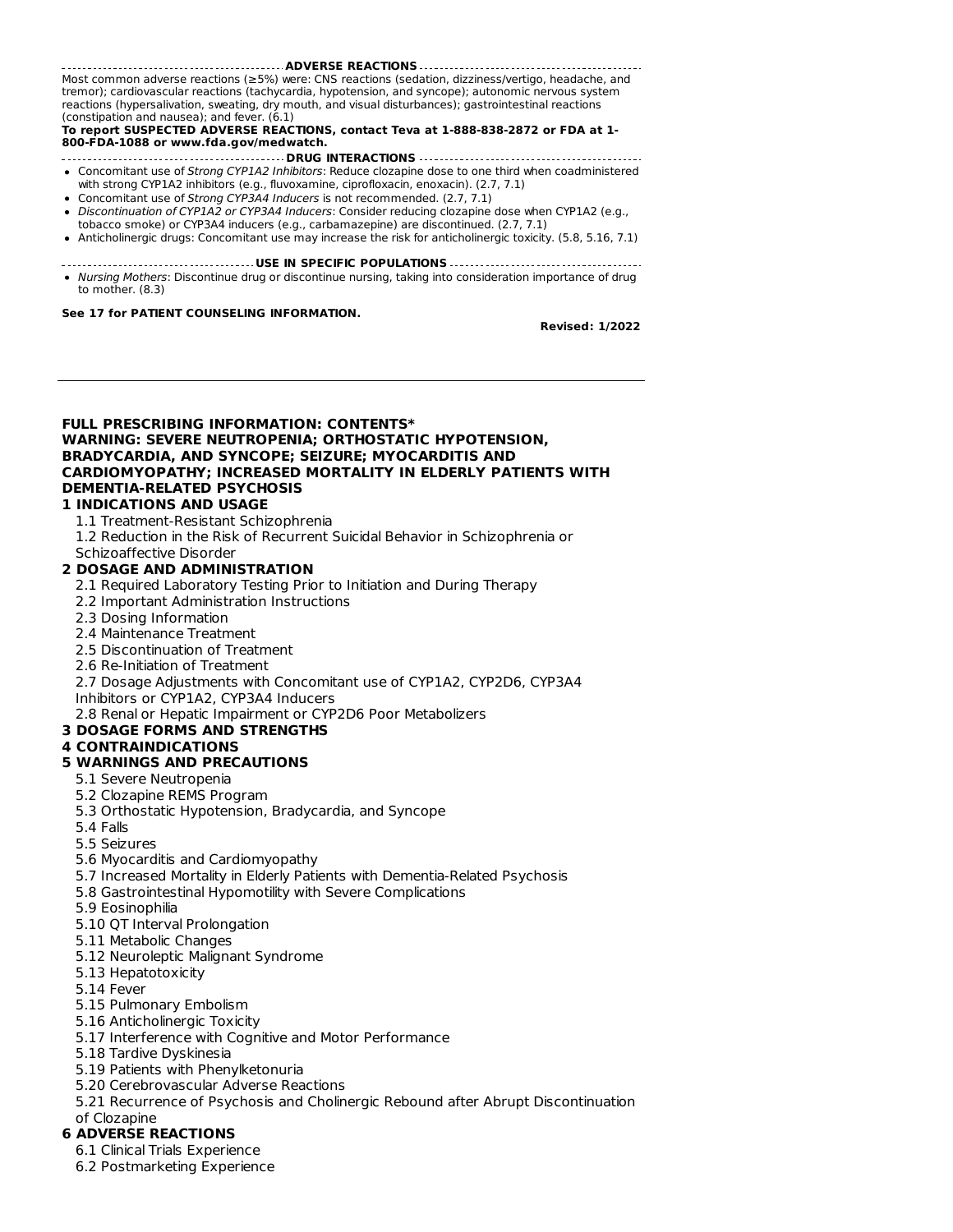# **7 DRUG INTERACTIONS**

7.1 Potential for Other Drugs to Affect Clozapine 7.2 Potential for Clozapine to Affect Other Drugs

# **8 USE IN SPECIFIC POPULATIONS**

- 8.1 Pregnancy
- 8.3 Nursing Mothers
- 8.4 Pediatric Use
- 8.5 Geriatric Use
- 8.6 Patients with Renal or Hepatic Impairment
- 8.7 CYP2D6 Poor Metabolizers
- 8.8 Hospice Patients

### **10 OVERDOSAGE**

- 10.1 Overdosage Experience
- 10.2 Management of Overdosage
- **11 DESCRIPTION**

# **12 CLINICAL PHARMACOLOGY**

- 12.1 Mechanism of Action
- 12.2 Pharmacodynamics
- 12.3 Pharmacokinetics

### **13 NONCLINICAL TOXICOLOGY**

13.1 Carcinogenesis, Mutagenesis, Impairment of Fertility

### **14 CLINICAL STUDIES**

- 14.1 Treatment-Resistant Schizophrenia
- 14.2 Recurrent Suicidal Behavior in Schizophrenia or Schizoaffective Disorder

### **16 HOW SUPPLIED/STORAGE AND HANDLING**

- 16.1 How Supplied
- 16.2 Storage and Handling

# **17 PATIENT COUNSELING INFORMATION**

\* Sections or subsections omitted from the full prescribing information are not listed.

# **FULL PRESCRIBING INFORMATION**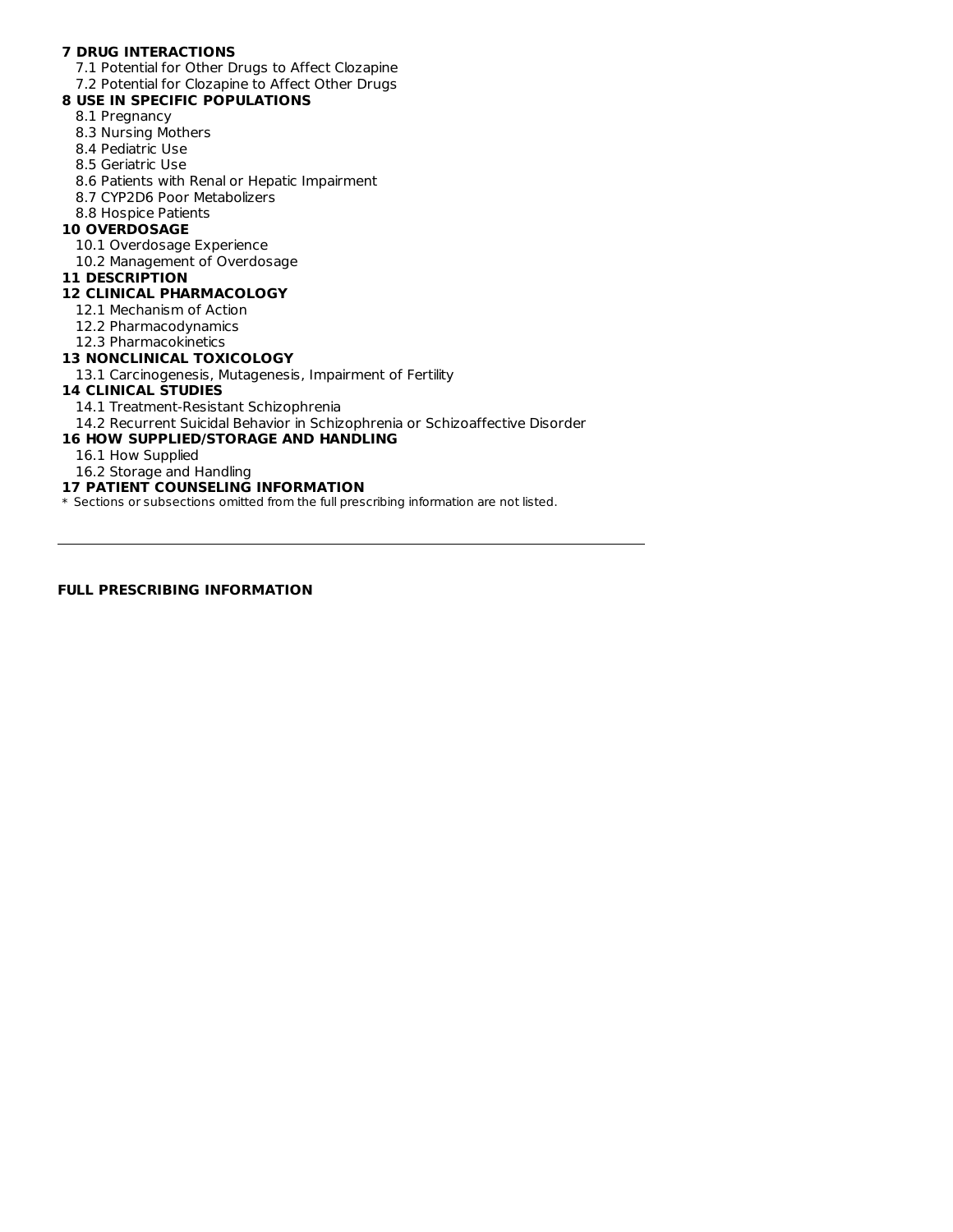#### **WARNING: SEVERE NEUTROPENIA; ORTHOSTATIC HYPOTENSION, BRADYCARDIA, AND SYNCOPE; SEIZURE; MYOCARDITIS AND CARDIOMYOPATHY; INCREASED MORTALITY IN ELDERLY PATIENTS WITH DEMENTIA-RELATED PSYCHOSIS**

### **Severe Neutropenia**

**Clozapine treatment has caused severe neutropenia, defined as an absolute neutrophil count (ANC) less than 500/μL. Severe neutropenia can lead to serious infection and death. Prior to initiating treatment with clozapine, a baseline ANC must be at least 1500/μL for the general population; and must be at least 1000/μL for patients with documented Benign Ethnic Neutropenia (BEN). During treatment, patients must have regular ANC monitoring. Advise patients to immediately report symptoms consistent with severe neutropenia or infection (e.g., fever, weakness, lethargy, or sore throat) [see Dosage and Administration (2.1) and Warnings and Precautions (5.1)].**

**Because of the risk of severe neutropenia, clozapine is available only through a restricted program under a Risk Evaluation Mitigation Strategy (REMS) called the Clozapine REMS Program [see Warnings and Precautions (5.2)].**

### **Orthostatic Hypotension, Bradycardia, Syncope**

**Orthostatic hypotension, bradycardia, syncope, and cardiac arrest have occurred with clozapine treatment. The risk is highest during the initial titration period, particularly with rapid dose escalation. These reactions can occur with the first dose, with doses as low as 12.5 mg per day. Initiate treatment at 12.5 mg once or twice daily; titrate slowly; and use divided dosages. Use clozapine cautiously in patients with cardiovascular or cerebrovascular disease or conditions predisposing to hypotension (e.g., dehydration, use of antihypertensive medications) [see Dosage and Administration (2.3, and 2.6) and Warnings and Precautions (5.3)].**

### **Seizures**

**Seizures have occurred with clozapine treatment. The risk is doserelated. Initiate treatment at 12.5 mg, titrate gradually, and use divided dosing. Use caution when administering clozapine to patients with a history of seizures or other predisposing risk factors for seizure (CNS pathology, medications that lower the seizure threshold, alcohol abuse). Caution patients about engaging in any activity where sudden loss of consciousness could cause serious risk to themselves or others [see Dosage and Administration (2.3), Warnings and Precautions (5.5)].**

### **Myocarditis and Cardiomyopathy**

**Fatal myocarditis and cardiomyopathy have occurred with clozapine treatment. Discontinue clozapine and obtain a cardiac evaluation upon suspicion of these reactions. Generally, patients with clozapine-related myocarditis or cardiomyopathy should not be rechallenged with clozapine. Consider the possibility of myocarditis or cardiomyopathy if chest pain, tachycardia, palpitations, dyspnea, fever, flu-like symptoms, hypotension, or ECG changes occur [see Warnings and Precautions (5.6)].**

**Increased Mortality in Elderly Patients with Dementia-Related Psychosis**

**Elderly patients with dementia-related psychosis treated with antipsychotic drugs are at an increased risk of death. Clozapine is not approved for use in patients with dementia-related psychosis [see Warnings and Precautions (5.7)].**

# **1 INDICATIONS AND USAGE**

# **1.1 Treatment-Resistant Schizophrenia**

Clozapine orally disintegrating tablets are indicated for the treatment of severely ill patients with schizophrenia who fail to respond adequately to standard antipsychotic treatment. Because of the risks of severe neutropenia and of seizure associated with their use, clozapine orally disintegrating tablets should be used only in patients who have failed to respond adequately to standard antipsychotic treatment [see Warnings and Precautions (5.1, 5.5)].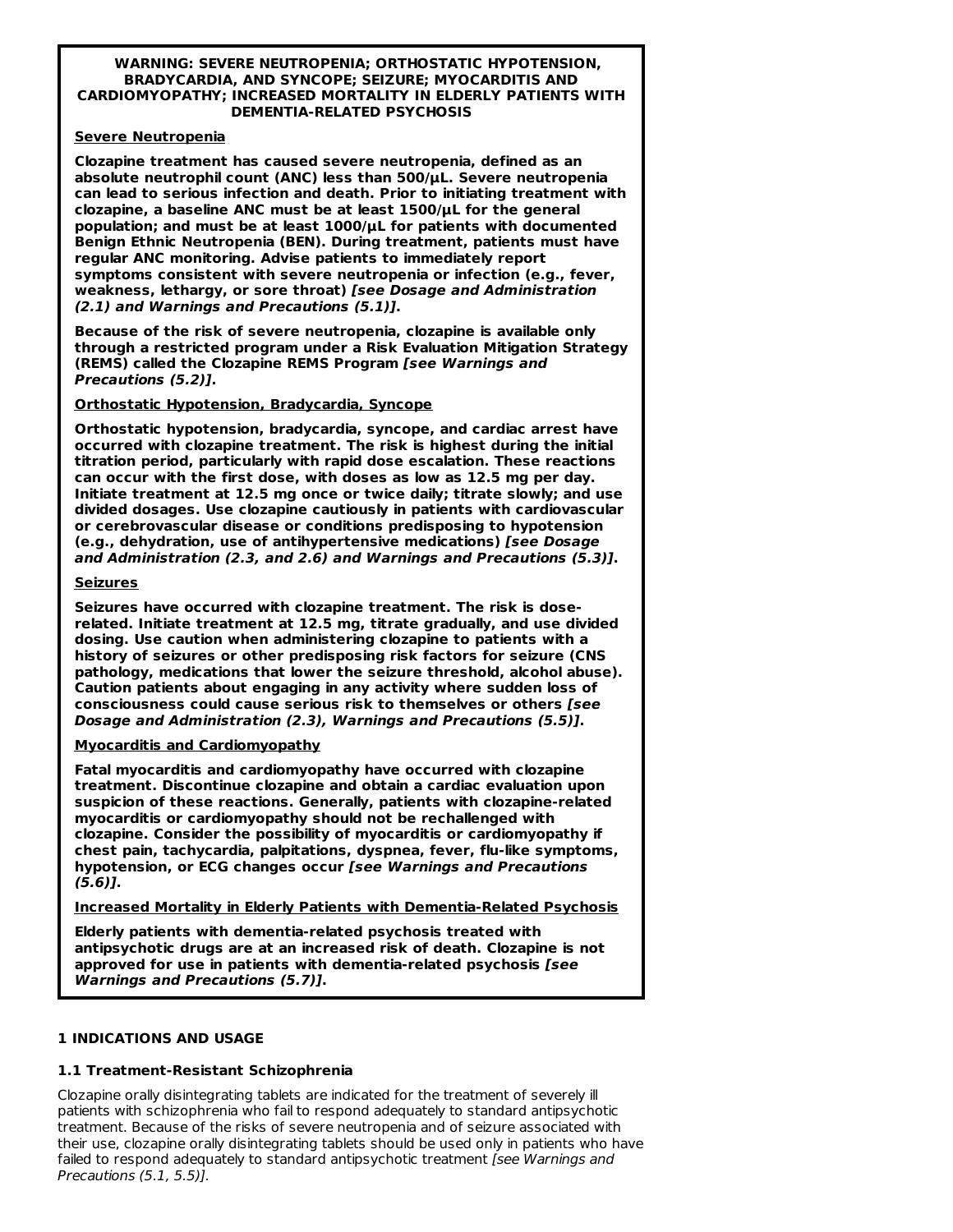The effectiveness of clozapine orally disintegrating tablets in treatment-resistant schizophrenia was demonstrated in a 6-week, randomized, double-blind, activecontrolled study comparing clozapine orally disintegrating tablets and chlorpromazine in patients who had failed other antipsychotics [see Clinical Studies (14.1)].

### **1.2 Reduction in the Risk of Recurrent Suicidal Behavior in Schizophrenia or Schizoaffective Disorder**

Clozapine orally disintegrating tablets are indicated for reducing the risk of recurrent suicidal behavior in patients with schizophrenia or schizoaffective disorder who are judged to be at chronic risk for re-experiencing suicidal behavior, based on history and recent clinical state. Suicidal behavior refers to actions by a patient that put him/herself at risk for death.

The effectiveness of clozapine orally disintegrating tablets in reducing the risk of recurrent suicidal behavior was demonstrated over a two-year treatment period in the InterSePT™ trial [see Clinical Studies (14.2)].

# **2 DOSAGE AND ADMINISTRATION**

# **2.1 Required Laboratory Testing Prior to Initiation and During Therapy**

Prior to initiating treatment with clozapine orally disintegrating tablets, a baseline ANC must be obtained. The baseline ANC must be at least 1500/μL for the general population, and at least 1000/μL for patients with documented Benign Ethnic Neutropenia (BEN). To continue treatment, the ANC must be monitored regularly [see Warnings and Precautions (5.1)].

### **2.2 Important Administration Instructions**

Clozapine orally disintegrating tablets should be immediately placed in the mouth after removing the tablet from the blister pack or bottle. The tablet disintegrates rapidly after placement in the mouth. The tablets can be allowed to disintegrate, or they may be chewed. They may be swallowed with saliva. No water is necessary for administration.

The orally disintegrating tablets in a blister pack should be left in the unopened blister until the time of use. Just prior to use, peel the foil from the blister and gently remove the orally disintegrating tablet. Do not push the tablets through the foil, because this could damage the tablet.

# **2.3 Dosing Information**

The starting dose is 12.5 mg once daily or twice daily. The total daily dose can be increased in increments of 25 mg to 50 mg per day, if well-tolerated, to achieve a target dose of 300 mg to 450 mg per day (administered in divided doses) by the end of 2 weeks. Subsequently, the dose can be increased once weekly or twice weekly, in increments of up to 100 mg. The maximum dose is 900 mg per day. To minimize the risk of orthostatic hypotension, bradycardia, and syncope, it is necessary to use this low starting dose, gradual titration schedule, and divided dosages [see Warnings and Precautions (5.3)].

Clozapine orally disintegrating tablets can be taken with or without food [see Pharmacokinetics (12.3)].

# **2.4 Maintenance Treatment**

Generally, patients responding to clozapine orally disintegrating tablets should continue maintenance treatment on their effective dose beyond the acute episode.

# **2.5 Discontinuation of Treatment**

Method of treatment discontinuation will vary depending on the patient's last ANC:

- See Tables 2 or 3 for appropriate ANC monitoring based on the level of neutropenia if abrupt treatment discontinuation is necessary because of moderate to severe neutropenia.
- Reduce the dose gradually over a period of 1 to 2 weeks if termination of clozapine therapy is planned and there is no evidence of moderate to severe neutropenia.
- For abrupt clozapine discontinuation for a reason unrelated to neutropenia, continuation of the existing ANC monitoring is recommended for general population patients until their ANC is ≥1500/μL and for BEN patients until their ANC is ≥1000/μL or above their baseline.
- Additional ANC monitoring is required for any patient reporting onset of fever (temperature of 38.5°C or 101.3°F, or greater) during the 2 weeks after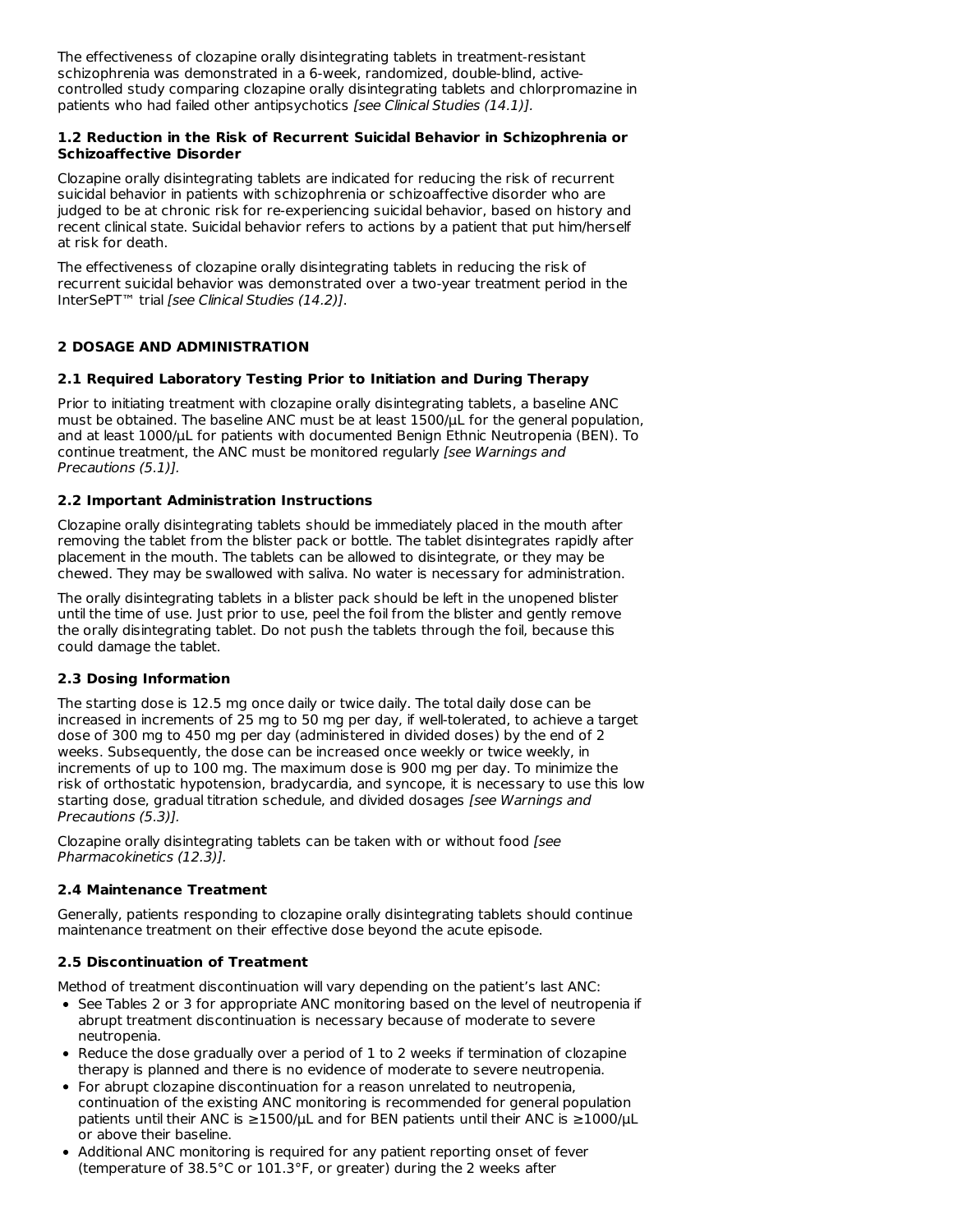discontinuation [see Warnings and Precautions (5.1)].

Monitor all patients carefully for the recurrence of psychotic symptoms and symptoms related to cholinergic rebound such as profuse sweating, headache, nausea, vomiting, and diarrhea.

### **2.6 Re-Initiation of Treatment**

When restarting clozapine orally disintegrating tablets in patients who have discontinued clozapine orally disintegrating tablets (i.e., 2 days or more since the last dose), re-initiate with 12.5 mg once daily or twice daily. This is necessary to minimize the risk of hypotension, bradycardia, and syncope [see Warnings and Precautions (5.3)]. If that dose is well-tolerated, the dose may be increased to the previously therapeutic dose more quickly than recommended for initial treatment.

#### **2.7 Dosage Adjustments with Concomitant use of CYP1A2, CYP2D6, CYP3A4 Inhibitors or CYP1A2, CYP3A4 Inducers**

Dose adjustments may be necessary in patients with concomitant use of: strong CYP1A2 inhibitors (e.g., fluvoxamine, ciprofloxacin, or enoxacin); moderate or weak CYP1A2 inhibitors (e.g., oral contraceptives, or caffeine); CYP2D6 or CYP3A4 inhibitors (e.g., cimetidine, escitalopram, erythromycin, paroxetine, bupropion, fluoxetine, quinidine, duloxetine, terbinafine, or sertraline); CYP3A4 inducers (e.g., phenytoin, carbamazepine, St. John's wort, and rifampin); or CYP1A2 inducers (e.g., tobacco smoking) (Table 1) [see Drug Interactions (7)].

| Co-<br>medications                                                                             | <b>Scenarios</b>                                                                                                                                                                                             |                                                                                                                       |                                                                                                                             |  |
|------------------------------------------------------------------------------------------------|--------------------------------------------------------------------------------------------------------------------------------------------------------------------------------------------------------------|-----------------------------------------------------------------------------------------------------------------------|-----------------------------------------------------------------------------------------------------------------------------|--|
|                                                                                                | Initiating clozapine<br>orally disintegrating<br>tablets while taking a<br>co-medication                                                                                                                     | Adding a co-medication<br>while taking clozapine<br>orally disintegrating<br>tablets                                  | Discontinuing a co-<br>medication while<br>continuing clozapine orally<br>disintegrating tablets                            |  |
| Strong<br>CYP1A2<br>Inhibitors                                                                 | Use one third of the clozapine orally<br>disintegrating tablets dose.                                                                                                                                        |                                                                                                                       | Increase clozapine orally<br>disintegrating tablets dose<br>based on clinical response.                                     |  |
| Moderate or<br>Weak<br>CYP1A2<br><b>Inhibitors</b><br>CYP2D6 or<br>CYP3A4<br><b>Inhibitors</b> |                                                                                                                                                                                                              | Monitor for adverse reactions. Consider<br>reducing the clozapine orally disintegrating<br>tablets dose if necessary. |                                                                                                                             |  |
| Strong<br>CYP3A4<br>Inducers                                                                   | Concomitant use is not recommended.<br>However, if the inducer is necessary, it may be<br>necessary to increase the clozapine orally<br>disintegrating tablets dose. Monitor for<br>decreased effectiveness. |                                                                                                                       | Reduce clozapine orally<br>disintegrating tablets dose<br>based on clinical response.                                       |  |
| Moderate or<br><b>Weak</b><br>CYP1A2 or<br>CYP3A4<br>Inducers                                  | Monitor for decreased effectiveness. Consider<br>increasing the clozapine orally disintegrating<br>tablets dose if necessary.                                                                                |                                                                                                                       | Monitor for adverse<br>reactions, Consider<br>reducing the clozapine<br>orally disintegrating tablets<br>dose if necessary. |  |

### **Table 1: Dose Adjustment in Patients Taking Concomitant Medications**

### **2.8 Renal or Hepatic Impairment or CYP2D6 Poor Metabolizers**

It may be necessary to reduce the clozapine orally disintegrating tablets dose in patients with significant renal or hepatic impairment, or in CYP2D6 poor metabolizers [see Use in Specific Populations (8.6, 8.7)].

# **3 DOSAGE FORMS AND STRENGTHS**

Clozapine Orally Disintegrating Tablets are available as 150 mg and 200 mg, round, yellow, orally disintegrating tablets.

# **4 CONTRAINDICATIONS**

Clozapine orally disintegrating tablets are contraindicated in patients with a history of serious hypersensitivity to clozapine (e.g., photosensitivity, vasculitis, erythema multiforme, or Stevens-Johnson Syndrome) or any other component of clozapine orally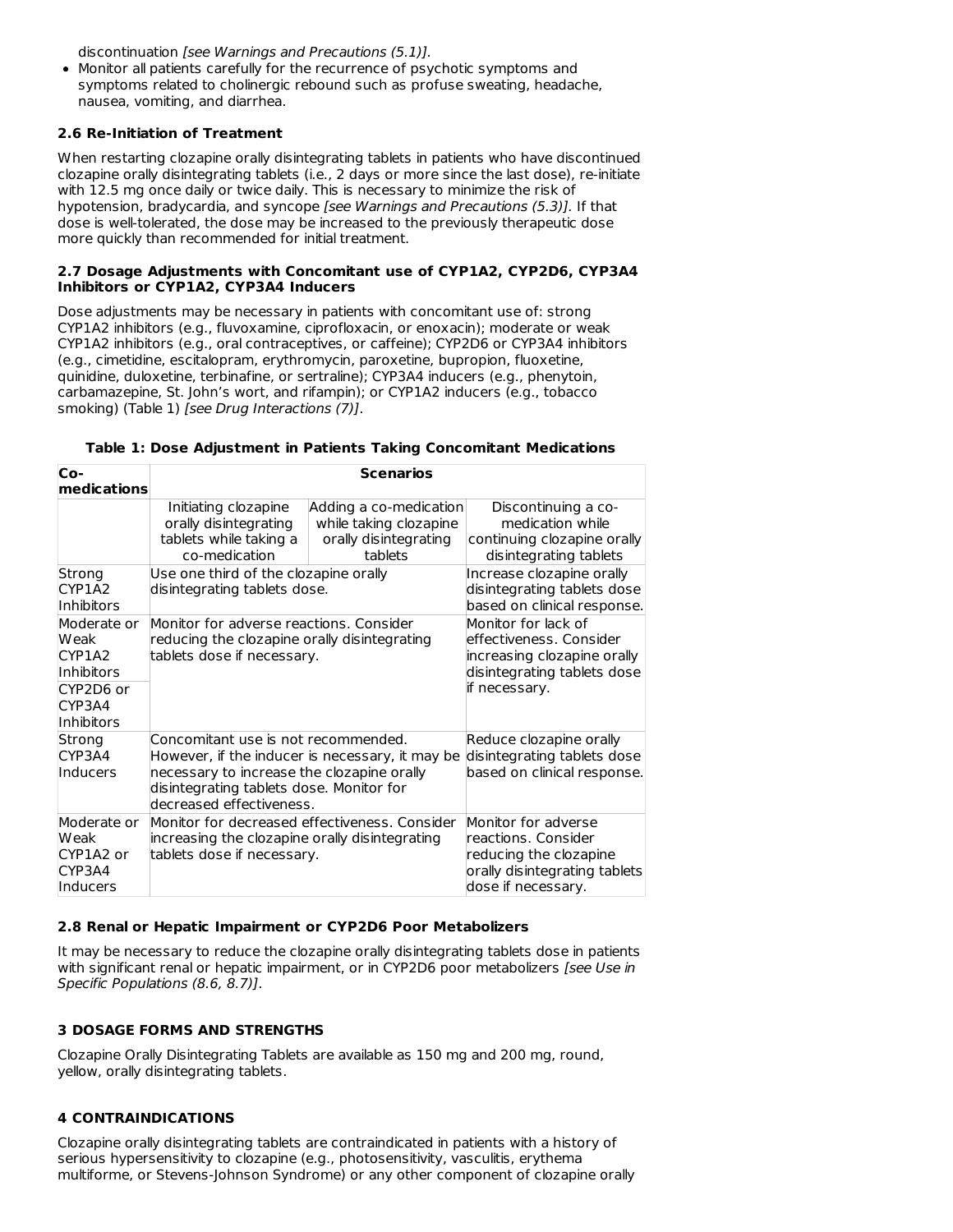### **5 WARNINGS AND PRECAUTIONS**

### **5.1 Severe Neutropenia**

### Background

Clozapine can cause neutropenia (a low absolute neutrophil count [ANC]), defined as a reduction below pre-treatment normal levels of blood neutrophils. The ANC is usually available as a component of the complete blood count (CBC), including differential, and is more relevant to drug-induced neutropenia than is the white blood cell (WBC) count. The ANC may also be calculated using the following formula: ANC equals the Total WBC count multiplied by the total percentage of neutrophils obtained from the differential (neutrophil "segs" plus neutrophil "bands"). Other granulocytes (basophils and eosinophils) contribute minimally to neutropenia and their measurement is not necessary [see Adverse Reactions (6.2)]. Neutropenia may be mild, moderate, or severe (see Tables 2 and 3). To improve and standardize understanding, "severe neutropenia" replaces the previous terms severe leukopenia, severe granulocytopenia, or agranulocytosis.

Severe neutropenia, ANC less than (**<**) 500/μL, occurs in a small percentage of patients taking clozapine and is associated with an increase in the risk of serious and potentially fatal infections. Risk of neutropenia appears greatest during the first 18 weeks on treatment and then declines. The mechanism by which clozapine causes neutropenia is unknown and is not dose-dependent.

Two separate management algorithms are provided below, the first for patients in the general population, and the second for patients identified to have baseline neutropenia.

### Clozapine Treatment and Monitoring in the General Patient Population (see Table 2)

Obtain a CBC, including the ANC value, prior to initiating treatment with clozapine to ensure the presence of a normal baseline neutrophil count (equal to or greater than 1500/μL) and to permit later comparisons. Patients in the general population with an ANC equal to or greater than  $(\geq)1500/\mu$ L are considered within normal range (Table 2) and are eligible to initiate treatment. Weekly ANC monitoring is required for all patients during the first 6 months of treatment. If a patient's ANC remains equal to or greater than 1500/μL for the first 6 months of treatment, monitoring frequency may be reduced to every 2 weeks for the next 6 months. If the ANC remains equal to or greater than 1500/ $\mu$ L for the second 6 months of continuous therapy, ANC monitoring frequency may be reduced to once every 4 weeks thereafter.

#### **Table 2: Clozapine Treatment Recommendations Based on Absolute Neutrophil Count (ANC) Monitoring for the General Patient Population**

| Clozapine<br><b>ANC Level</b><br>Treatment<br><b>Recommendations</b> |                                                                                                                                                                            | <b>ANC Monitoring</b>                                                                                         |  |
|----------------------------------------------------------------------|----------------------------------------------------------------------------------------------------------------------------------------------------------------------------|---------------------------------------------------------------------------------------------------------------|--|
| Normal range<br>(≥1500/µL)                                           | Initiate treatment<br>If treatment<br>$\bullet$<br>interrupted:<br>$\circ$ <30 days,<br>continue<br>monitoring as<br>before<br>∘ ≥30 days,<br>monitor as if new<br>patient | • Weekly from<br>initiation to 6 months<br>Every 2 weeks from<br>6 to 12 months<br>Monthly after 12<br>months |  |
|                                                                      | • Discontinuation for<br>reasons other than<br>neutropenia                                                                                                                 | $\bullet$ See Section 2.4                                                                                     |  |
| Mild Neutropenia                                                     | Continue treatment                                                                                                                                                         | • Three times weekly<br>until ANC ≥1500/ $\mu$ L<br>Once ANC<br>$\geq$ 1500/µL, return to                     |  |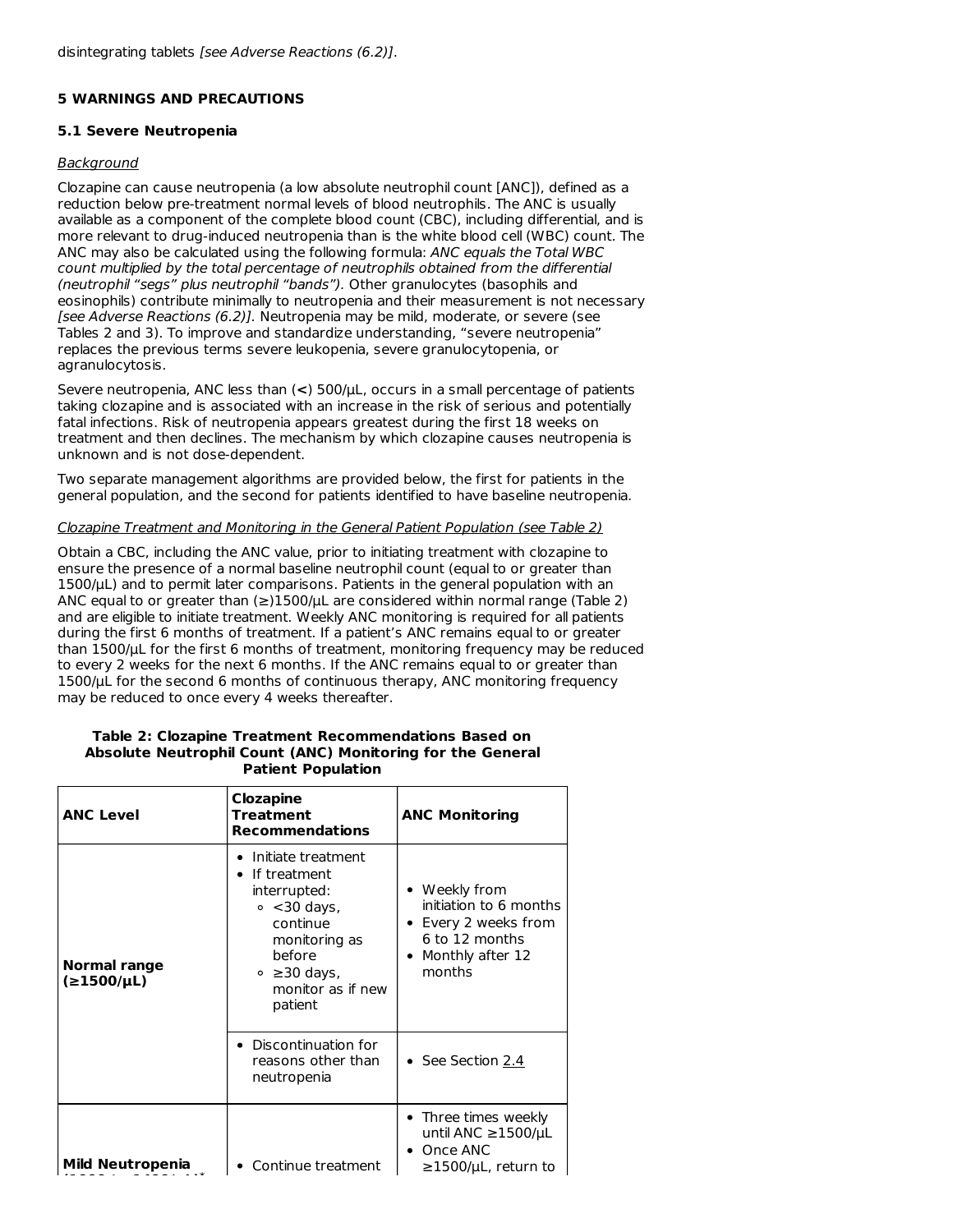| $(1000 \text{ to } 1499/\mu\text{L})^*$                                                                                                                                                                                                                                                                                                                                                                                                                                                                        |                                                                                                                                                                             | patient's last<br>"Normal Range" ANC<br>monitoring interval <sup>**</sup>                                                                                                                                                                               |  |  |  |
|----------------------------------------------------------------------------------------------------------------------------------------------------------------------------------------------------------------------------------------------------------------------------------------------------------------------------------------------------------------------------------------------------------------------------------------------------------------------------------------------------------------|-----------------------------------------------------------------------------------------------------------------------------------------------------------------------------|---------------------------------------------------------------------------------------------------------------------------------------------------------------------------------------------------------------------------------------------------------|--|--|--|
| <b>Moderate</b><br>Neutropenia<br>$(500 \text{ to } 999/\mu\text{L})^*$                                                                                                                                                                                                                                                                                                                                                                                                                                        | Recommend<br>hematology<br>consultation<br>Interrupt treatment<br>$\bullet$<br>for suspected<br>clozapine-induced<br>neutropenia<br>• Resume treatment<br>once ANC ≥1000/µL | • Daily until ANC<br>$\geq$ 1000/µL, then<br>• Three times weekly<br>until ANC ≥1500/µL<br>Once ANC<br>$\bullet$<br>$\geq$ 1500/µL, check<br>ANC weekly for 4<br>weeks, then return<br>to patient's last<br>"Normal Range" ANC<br>monitoring interval** |  |  |  |
| • Daily until ANC<br>• Recommend<br>$\geq$ 1000/µL, then<br>hematology<br>consultation<br>Three times weekly<br>until ANC ≥1500/µL<br>Interrupt treatment<br>$\bullet$<br>for suspected<br>• If patient<br>Severe Neutropenia<br>clozapine-induced<br>rechallenged,<br>(less than $500/\mu L$ )*<br>neutropenia<br>resume treatment as<br>• Do not rechallenge<br>a new patient under<br>unless prescriber<br>"Normal Range"<br>determines benefits<br>monitoring once<br>ANC $\geq$ 1500/µL<br>outweigh risks |                                                                                                                                                                             |                                                                                                                                                                                                                                                         |  |  |  |
| * Confirm all <i>initial</i> reports of ANC less than 1500/µL with a repeat ANC<br>measurement within 24 hours<br>If clinically appropriate                                                                                                                                                                                                                                                                                                                                                                    |                                                                                                                                                                             |                                                                                                                                                                                                                                                         |  |  |  |

### Clozapine Treatment and Monitoring in Patients with Benign Ethnic Neutropenia (see Table 3)

Benign ethnic neutropenia (BEN) is a condition observed in certain ethnic groups whose average ANC values are lower than "standard" laboratory ranges for neutrophils. It is most commonly observed in individuals of African descent (approximate prevalence of 25 to 50%), some Middle Eastern ethnic groups, and in other non-Caucasian ethnic groups with darker skin. BEN is more common in men. Patients with BEN have normal hematopoietic stem-cell number and myeloid maturation, are healthy, and do not suffer from repeated or severe infections. They are not at increased risk for developing clozapine-induced neutropenia. Additional evaluation may be needed to determine if baseline neutropenia is due to BEN. Consider hematology consultation before initiating or during clozapine treatment as necessary.

Patients with BEN require a different ANC algorithm for clozapine management due to their lower baseline ANC levels. Table 3 provides guidelines for managing clozapine treatment and ANC monitoring in patients with BEN.

#### **Table 3: Patients with Benign Ethnic Neutropenia (BEN); Clozapine Treatment Recommendations Based on Absolute Neutrophil Count (ANC) Monitoring**

| <b>ANC Level</b>                                                            | <b>Treatment</b><br><b>Recommendations</b>                                                                                                                                                                           | <b>ANC Monitoring</b>                                                                                             |
|-----------------------------------------------------------------------------|----------------------------------------------------------------------------------------------------------------------------------------------------------------------------------------------------------------------|-------------------------------------------------------------------------------------------------------------------|
| <b>Normal BEN Range</b><br>(Established ANC<br>baseline $\geq 1000/\mu L$ ) | $\bullet$ Obtain at least two<br>baseline ANC levels<br>before initiating<br>treatment<br>• If treatment<br>interrupted<br>$\bullet$ <30 days, continue<br>monitoring as before<br>$\bullet$ $\geq$ 30 days, monitor | • Weekly from<br>initiation to 6 months<br>• Every 2 weeks from<br>6 to 12 months<br>• Monthly after 12<br>months |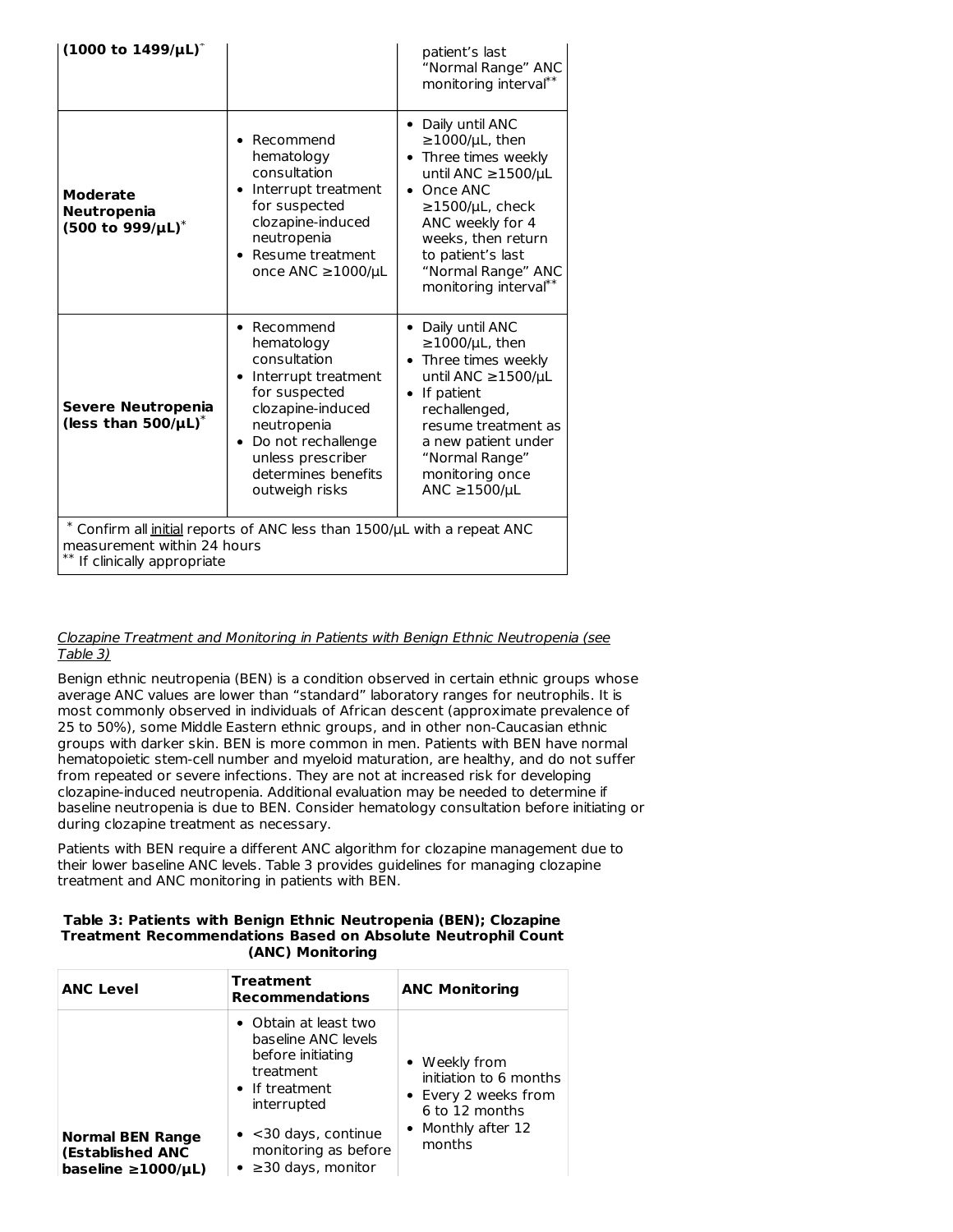|                                                               | as if new patient                                                                                                                                                                                              |                                                                                                                                                                                                                                                                                  |
|---------------------------------------------------------------|----------------------------------------------------------------------------------------------------------------------------------------------------------------------------------------------------------------|----------------------------------------------------------------------------------------------------------------------------------------------------------------------------------------------------------------------------------------------------------------------------------|
|                                                               | • Discontinuation of<br>treatment for<br>reasons other than<br>neutropenia                                                                                                                                     | • See Section 2.4                                                                                                                                                                                                                                                                |
| <b>BEN</b><br>Neutropenia<br>(500 to 999/µL)*                 | Recommend<br>hematology<br>consultation<br>Continue treatment                                                                                                                                                  | Three times weekly<br>until ANC ≥1000/µL<br>or $\geq$ patient's known<br>baseline<br>• Once ANC $\geq$ 1000/µL<br>or at patient's known<br>baseline, check ANC<br>weekly for 4 weeks.<br>then return to<br>patient's last<br>"Normal BEN Range"<br>ANC monitoring<br>interval.** |
| <b>BEN</b><br>Severe Neutropenia<br>(less than $500/\mu L$ )* | • Recommend<br>hematology<br>consultation<br>Interrupt treatment<br>for suspected<br>clozapine-induced<br>neutropenia<br>Do not rechallenge<br>٠<br>unless prescriber<br>determines benefits<br>outweigh risks | • Daily until ANC<br>$\geq$ 500/µL, then<br>Three times weekly<br>until ANC ≥patient's<br>baseline<br>• If patient<br>rechallenged,<br>resume treatment as<br>a new patient under<br>"Normal Range"<br>monitoring once ANC<br>$\geq$ 1000/µL or at<br>patient's baseline         |

 $*$  Confirm all initial reports of ANC less than 1500/ $\mu$ L with a repeat ANC measurement within 24 hours

 $^{\ast\ast}$  If clinically appropriate

General Guidelines for Management of All Patients with Fever or with Neutropenia

- Fever: Interrupt clozapine as a precautionary measure in any patient who develops fever, defined as a temperature of 38.5°C [101.3°F] or greater, and obtain an ANC level. Fever is often the first sign of neutropenic infection.
- ANC less than 1000/μL: If fever occurs in any patient with an ANC less than 1000/μL, initiate appropriate workup and treatment for infection and refer to Tables 2 or 3 for management.
- Consider hematology consultation.
- See Neuroleptic Malignant Syndrome (NMS) and Fever under WARNINGS AND PRECAUTIONS (5) and Instructions for Patients, under PATIENT COUNSELING INFORMATION (17).

### Rechallenge after an ANC less than 500/μL (severe neutropenia)

For some patients who experience severe clozapine-related neutropenia, the risk of serious psychiatric illness from discontinuing clozapine treatment may be greater than the risk of rechallenge (e.g. patients with severe schizophrenic illness who have no treatment options other than clozapine). A hematology consultation may be useful in deciding to rechallenge a patient. In general, however, do not rechallenge patients who develop severe neutropenia with clozapine orally disintegrating tablets or a clozapine product.

If a patient will be rechallenged, the clinician should consider thresholds provided in Tables 2 and 3, the patient's medical and psychiatric history, a discussion with the patient and his/her caregiver about the benefits and risks of clozapine rechallenge, and the severity and characteristics of the neutropenic episode.

### Using Clozapine with Other Drugs Associated with Neutropenia

It is unclear if concurrent use of other drugs known to cause neutropenia increases the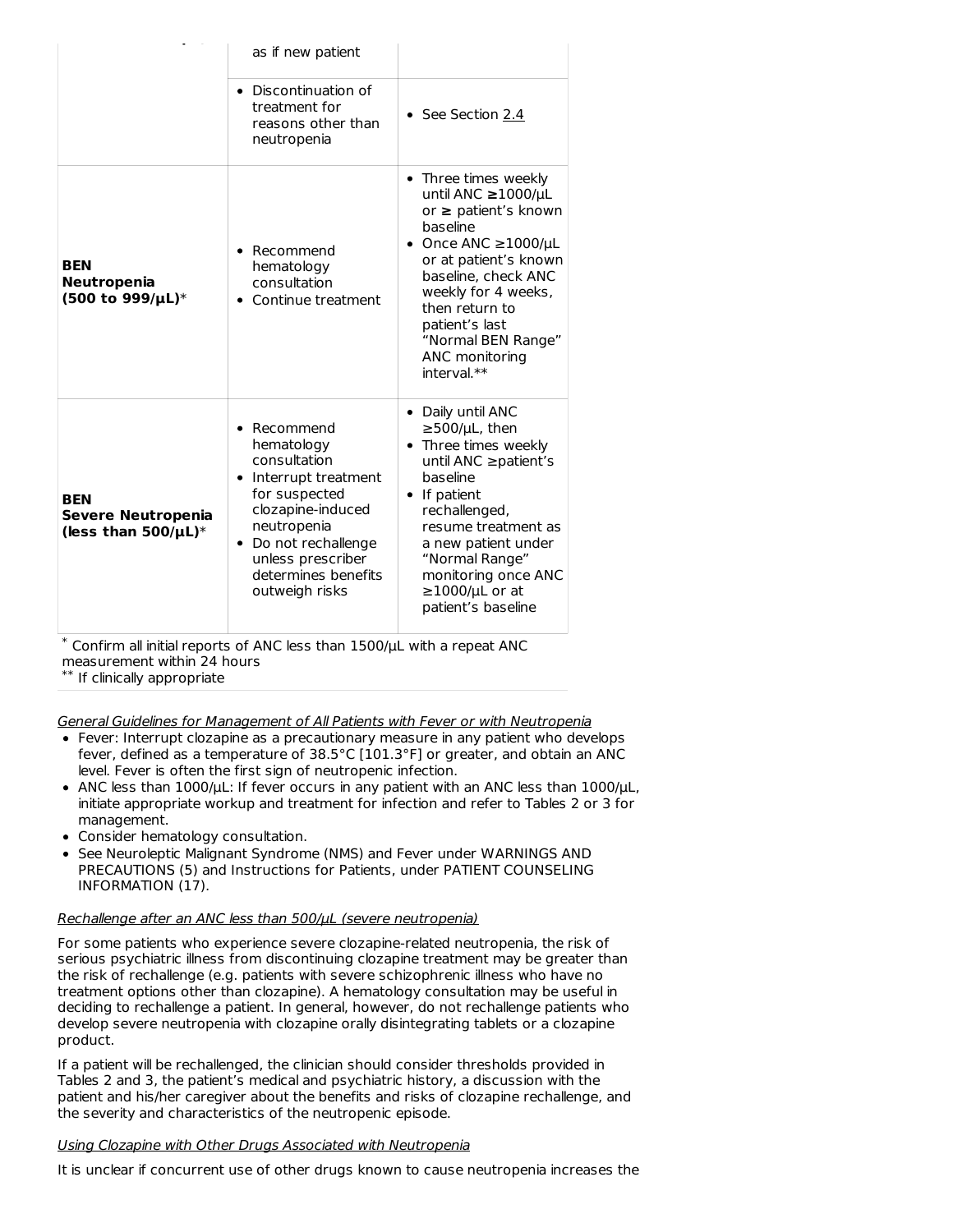risk or severity of clozapine-induced neutropenia. There is no strong scientific rationale to avoid clozapine treatment in patients concurrently treated with these drugs. If clozapine is used concurrently with an agent known to cause neutropenia (e.g., some chemotherapeutic agents), consider monitoring patients more closely than the treatment guidelines provided in Tables 2 and 3. Consult with the treating oncologist in patients receiving concomitant chemotherapy.

# **5.2 Clozapine REMS Program**

Clozapine is only available through a restricted program under a REMS called the Clozapine REMS Program because of the risk of severe neutropenia.

Notable requirements of the Clozapine REMS Program include:

- Healthcare professionals who prescribe clozapine must be certified with the program by enrolling and completing training.
- Patients who receive clozapine must be enrolled in the program and comply with the ANC testing and monitoring requirements.
- Pharmacies dispensing clozapine must be certified with the program by enrolling and completing training and must only dispense to patients who are eligible to receive clozapine.

Further information is available at www.clozapinerems.com or 1-888-586-0758.

### **5.3 Orthostatic Hypotension, Bradycardia, and Syncope**

Hypotension, bradycardia, syncope, and cardiac arrest have occurred with clozapine treatment. The risk is highest during the initial titration period, particularly with rapid dose-escalation. These reactions can occur with the first dose, at doses as low as 12.5 mg. These reactions can be fatal. The syndrome is consistent with neurally mediated reflex bradycardia (NMRB).

Treatment must begin at a maximum dose of 12.5 mg once daily or twice daily. The total daily dose can be increased in increments of 25 mg to 50 mg per day, if well-tolerated, to a target dose of 300 mg to 450 mg per day (administered in divided doses) by the end of 2 weeks. Subsequently, the dose can be increased weekly or twice weekly, in increments of up to 100 mg. The maximum dose is 900 mg per day. Use cautious titration and a divided dosage schedule to minimize the risk of serious cardiovascular reactions [see Dosage and Administration (2.3)]. Consider reducing the dose if hypotension occurs. When restarting patients who have had even a brief interval off clozapine (i.e., 2 days or more since the last dose), re-initiate treatment at 12.5 mg once daily or twice daily [see Dosage and Administration (2.6)].

Use clozapine cautiously in patients with cardiovascular disease (history of myocardial infarction or ischemia, heart failure, or conduction abnormalities), cerebrovascular disease, and conditions which would predispose patients to hypotension (e.g., concomitant use of antihypertensives, dehydration and hypovolemia).

### **5.4 Falls**

Clozapine may cause somnolence, postural hypotension, and motor and sensory instability, which may lead to falls and, consequently, fractures or other injuries. For patients with diseases, conditions, or medications that could exacerbate these effects, complete fall risk assessments when initiating antipsychotic treatment and recurrently for patients on long-term antipsychotic treatment.

### **5.5 Seizures**

Seizure has been estimated to occur in association with clozapine use at a cumulative incidence at one year of approximately 5%, based on the occurrence of one or more seizures in 61 of 1743 patients exposed to clozapine during its clinical testing prior to domestic marketing (i.e., a crude rate of 3.5%). The risk of seizure is dose-related. Initiate treatment with a low dose (12.5 mg), titrate slowly, and use divided dosing.

Use caution when administering clozapine to patients with a history of seizures or other predisposing risk factors for seizure (e.g., head trauma or other CNS pathology, use of medications that lower the seizure threshold, or alcohol abuse). Because of the substantial risk of seizure associated with clozapine use, caution patients about engaging in any activity where sudden loss of consciousness could cause serious risk to themselves or others (e.g., driving an automobile, operating complex machinery, swimming, climbing).

### **5.6 Myocarditis and Cardiomyopathy**

Myocarditis and cardiomyopathy have occurred with the use of clozapine. These reactions can be fatal. Discontinue clozapine and obtain a cardiac evaluation upon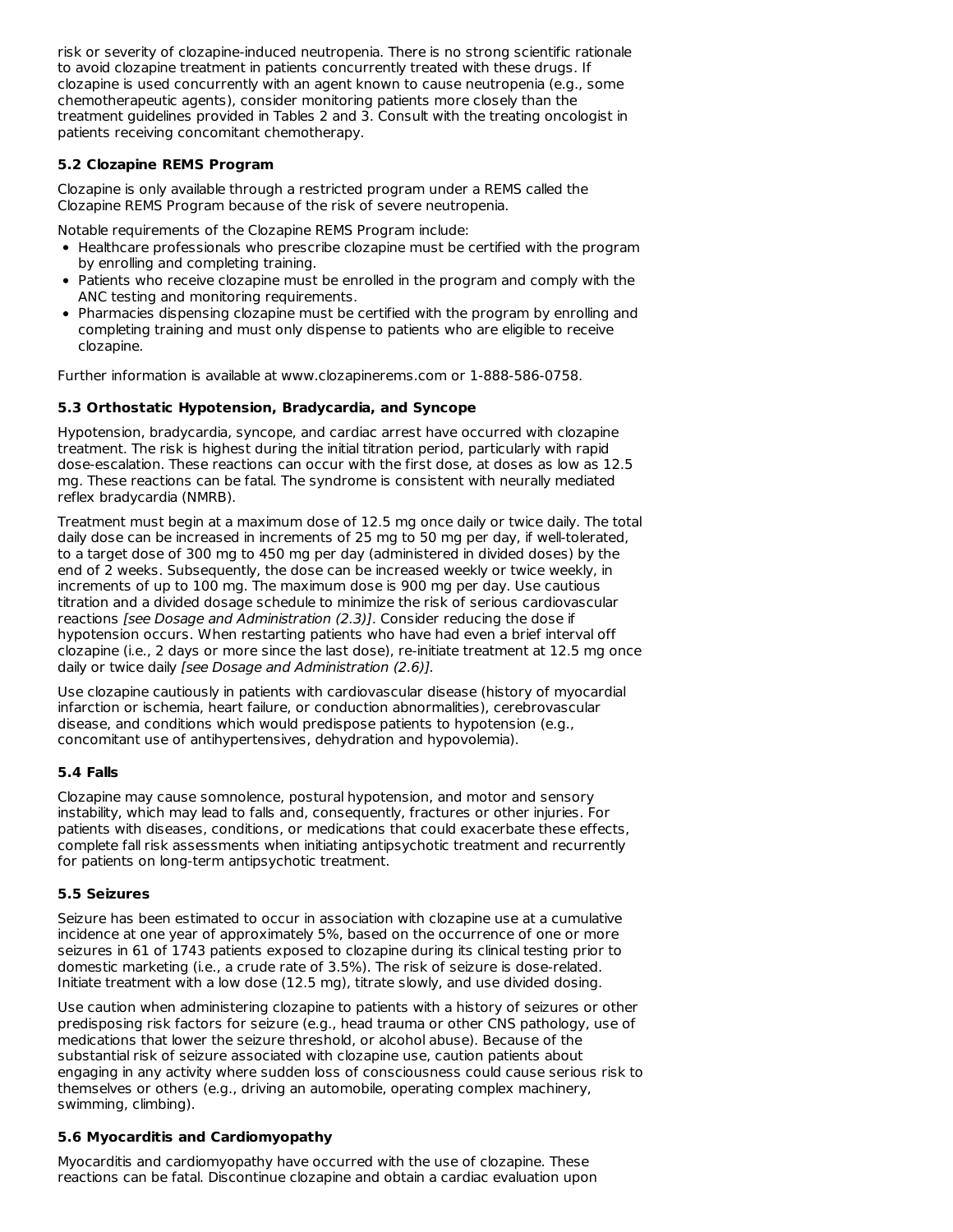suspicion of myocarditis or cardiomyopathy. Generally, patients with a history of clozapine-associated myocarditis or cardiomyopathy should not be rechallenged with clozapine. However, if the benefit of clozapine treatment is judged to outweigh the potential risks of recurrent myocarditis or cardiomyopathy, the clinician may consider rechallenge with clozapine in consultation with a cardiologist, after a complete cardiac evaluation, and under close monitoring.

Consider the possibility of myocarditis or cardiomyopathy in patients receiving clozapine who present with chest pain, dyspnea, persistent tachycardia at rest, palpitations, fever, flu-like symptoms, hypotension, other signs or symptoms of heart failure, or electrocardiographic findings (low voltages, ST-T abnormalities, arrhythmias, right axis deviation, and poor R wave progression). Myocarditis most frequently presents within the first two months of clozapine treatment. Symptoms of cardiomyopathy generally occur later than clozapine-associated myocarditis and usually after 8 weeks of treatment. However, myocarditis and cardiomyopathy can occur at any period during treatment with clozapine. It is common for nonspecific flu-like symptoms such as malaise, myalgia, pleuritic chest pain, and low-grade fevers to precede more overt signs of heart failure. Typical laboratory findings include elevated troponin I or T, elevated creatinine kinase-MB, peripheral eosinophilia, and elevated C-reactive protein (CRP). Chest roentgenogram may demonstrate cardiac silhouette enlargement, and cardiac imaging (echocardiogram, radionucleotide studies, or cardiac catheterization) may reveal evidence of left ventricular dysfunction.

# **5.7 Increased Mortality in Elderly Patients with Dementia-Related Psychosis**

Elderly patients with dementia-related psychosis treated with antipsychotic drugs are at an increased risk of death. Analyses of 17 placebo-controlled trials (modal duration of 10 weeks), largely in patients taking atypical antipsychotic drugs, revealed a risk of death in drug-treated patients of between 1.6 to 1.7 times the risk of death in placebo-treated patients. Over the course of a typical 10-week controlled trial, the rate of death in drugtreated patients was about 4.5%, compared to a rate of about 2.6% in the placebo group. Although the causes of death were varied, most of the deaths appeared to be either cardiovascular (e.g., heart failure, sudden death) or infectious (e.g., pneumonia) in nature. Observational studies suggest that, similar to atypical antipsychotic drugs, treatment with conventional antipsychotic drugs may increase mortality in this population. The extent to which the findings of increased mortality in observational studies may be attributed to the antipsychotic drug as opposed to some characteristic(s) of the patients is not clear. Clozapine is not approved for the treatment of patients with dementia-related psychosis [see Boxed Warning].

### **5.8 Gastrointestinal Hypomotility with Severe Complications**

Severe gastrointestinal adverse reactions have occurred with the use of clozapine, primarily due to its potent anticholinergic effects and resulting gastrointestinal hypomotility. In post marketing experience, reported effects range from constipation to paralytic ileus. Increased frequency of constipation and delayed diagnosis and treatment increased the risk of severe complications of gastrointestinal hypomotility, resulting in intestinal obstruction, fecal impaction, megacolon and intestinal ischemia or infarction [see Adverse Reactions (6.2)]. These reactions have resulted in hospitalization, surgery, and death. The risk for severe adverse reactions is further increased with anticholinergic medications (and other medications that decrease gastrointestinal peristalsis); therefore, concomitant use should be avoided when possible [see Warnings and Precautions (5.16), Drug Interactions (7.1)].

Prior to initiating clozapine, screen for constipation and treat as necessary. Subjective symptoms of constipation may not accurately reflect the degree of gastrointestinal hypomotility in clozapine treated patients. Therefore, reassess bowel function frequently with careful attention to any changes in the frequency or character of bowel movements, as well as signs and symptoms of complications of hypomotility (e.g., nausea, vomiting, abdominal distension, abdominal pain). If constipation or gastrointestinal hypomotility are identified, monitor closely and treat promptly with appropriate laxatives, as necessary, to prevent severe complications. Consider prophylactic laxatives in high risk patients.

### **5.9 Eosinophilia**

Eosinophilia, defined as a blood eosinophil count of greater than 700/μL, has occurred with clozapine treatment. In clinical trials, approximately 1% of patients developed eosinophilia. Clozapine-related eosinophilia usually occurs during the first month of treatment. In some patients, it has been associated with myocarditis, pancreatitis, hepatitis, colitis, and nephritis. Such organ involvement could be consistent with a drug reaction with eosinophilia and systemic symptoms syndrome (DRESS), also known as drug induced hypersensitivity syndrome (DIHS). If eosinophilia develops during clozapine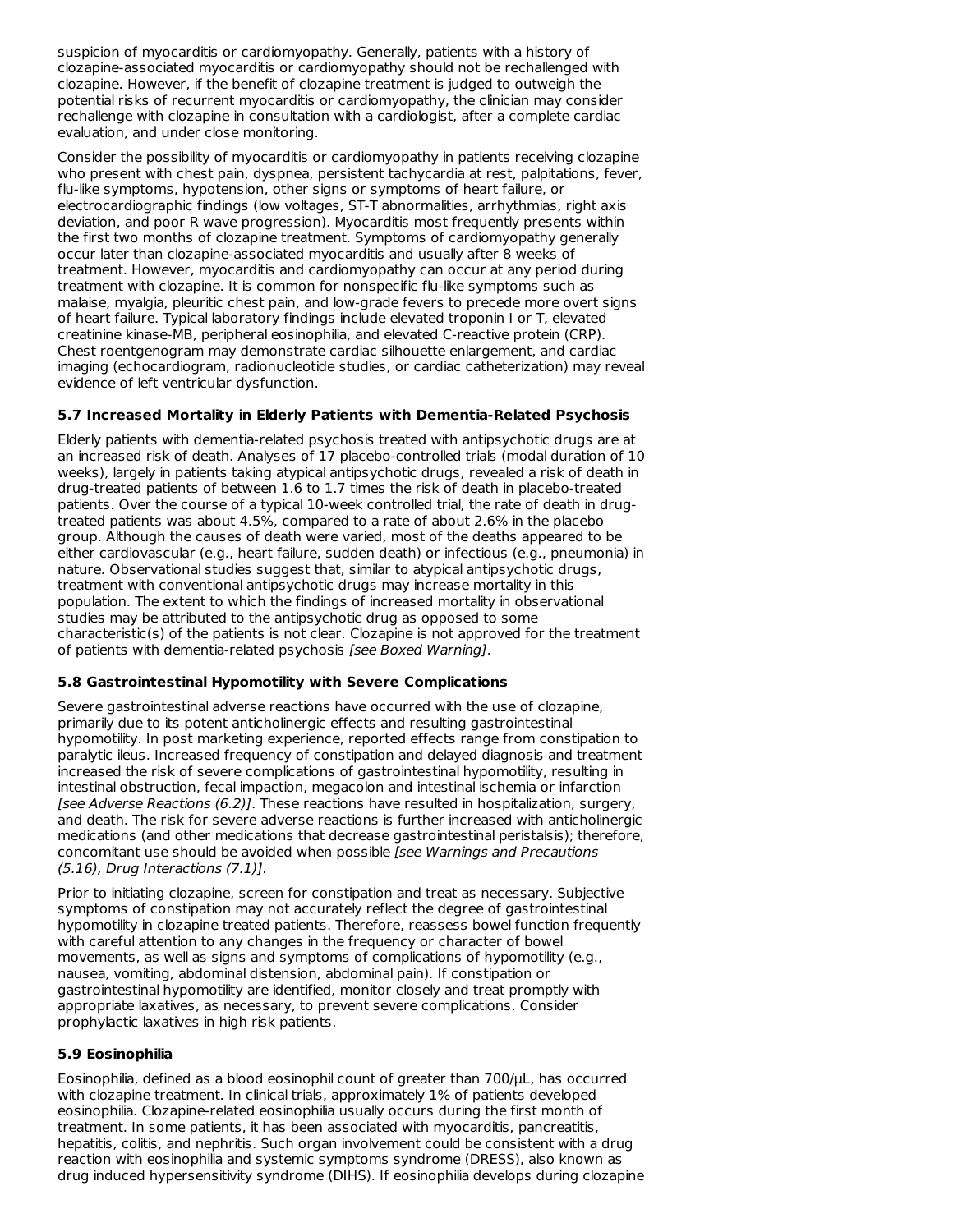treatment, evaluate promptly for signs and symptoms of systemic reactions, such as rash or other allergic symptoms, myocarditis, or other organ-specific disease associated with eosinophilia. If clozapine-related systemic disease is suspected, discontinue clozapine immediately.

If a cause of eosinophilia unrelated to clozapine is identified (e.g., asthma, allergies, collagen vascular disease, parasitic infections, and specific neoplasms), treat the underlying cause and continue clozapine.

Clozapine-related eosinophilia has also occurred in the absence of organ involvement and can resolve without intervention. There are reports of successful rechallenge after discontinuation of clozapine, without recurrence of eosinophilia. In the absence of organ involvement, continue clozapine under careful monitoring. If the total eosinophil count continues to increase over several weeks in the absence of systemic disease, the decision to interrupt clozapine therapy and rechallenge after the eosinophil count decreases should be based on the overall clinical assessment, in consultation with an internist or hematologist.

### **5.10 QT Interval Prolongation**

QT prolongation, Torsades de Pointes and other life-threatening ventricular arrhythmias, cardiac arrest, and sudden death have occurred with clozapine treatment. When prescribing clozapine, consider the presence of additional risk factors for QT prolongation and serious cardiovascular reactions. Conditions that increase these risks include the following: history of QT prolongation, long QT syndrome, family history of long QT syndrome or sudden cardiac death, significant cardiac arrhythmia, recent myocardial infarction, uncompensated heart failure, treatment with other medications that cause QT prolongation, treatment with medications that inhibit the metabolism of clozapine, and electrolyte abnormalities.

Prior to initiating treatment with clozapine, perform a careful physical examination, medical history, and concomitant medication history. Consider obtaining a baseline ECG and serum chemistry panel. Correct electrolyte abnormalities. Discontinue clozapine if the QTc interval exceeds 500 msec. If patients experience symptoms consistent with Torsades de Pointes or other arrhythmias (e.g., syncope, presyncope, dizziness, or palpitations), obtain a cardiac evaluation and discontinue clozapine.

Use caution when administering concomitant medications that prolong the QT interval or inhibit the metabolism of clozapine orally disintegrating tablets. Drugs that cause QT prolongation include: specific antipsychotics (e.g., ziprasidone, iloperidone, chlorpromazine, thioridazine, mesoridazine, droperidol, pimozide), specific antibiotics (e.g., erythromycin, gatifloxacin, moxifloxacin, sparfloxacin), Class 1A antiarrhythmic medications (e.g., quinidine, procainamide) or Class III antiarrhythmics (e.g., amiodarone, sotalol), and others (e.g., pentamidine, levomethadyl acetate, methadone, halofantrine, mefloquine, dolasetron mesylate, probucol or tacrolimus). Clozapine is primarily metabolized by CYP isoenzymes 1A2, 2D6, and 3A4. Concomitant treatment with inhibitors of these enzymes can increase the concentration of clozapine orally disintegrating tablets [see Drug Interactions (7.1) and Clinical Pharmacology (12.3)].

Hypokalemia and hypomagnesemia increase the risk of QT prolongation. Hypokalemia can result from diuretic therapy, diarrhea, and other causes. Use caution when treating patients at risk for significant electrolyte disturbance, particularly hypokalemia. Obtain baseline measurements of serum potassium and magnesium levels, and periodically monitor electrolytes. Correct electrolyte abnormalities before initiating treatment with clozapine.

### **5.11 Metabolic Changes**

Atypical antipsychotic drugs, including clozapine have been associated with metabolic changes that can increase cardiovascular and cerebrovascular risk. These metabolic changes include hyperglycemia, dyslipidemia, and body weight gain. While atypical antipsychotic drugs may produce some metabolic changes, each drug in the class has its own specific risk profile.

### **Hyperglycemia and Diabetes Mellitus**

Hyperglycemia, in some cases extreme and associated with ketoacidosis or hyperosmolar coma or death, has been reported in patients treated with atypical antipsychotics including clozapine. Assessment of the relationship between atypical antipsychotic use and glucose abnormalities is complicated by the possibility of an increased background risk of diabetes mellitus in patients with schizophrenia and the increasing incidence of diabetes mellitus in the general population. Given these confounders, the relationship between atypical antipsychotic use and hyperglycemiarelated adverse reactions is not completely understood. However, epidemiological studies suggest an increased risk of treatment-emergent, hyperglycemia-related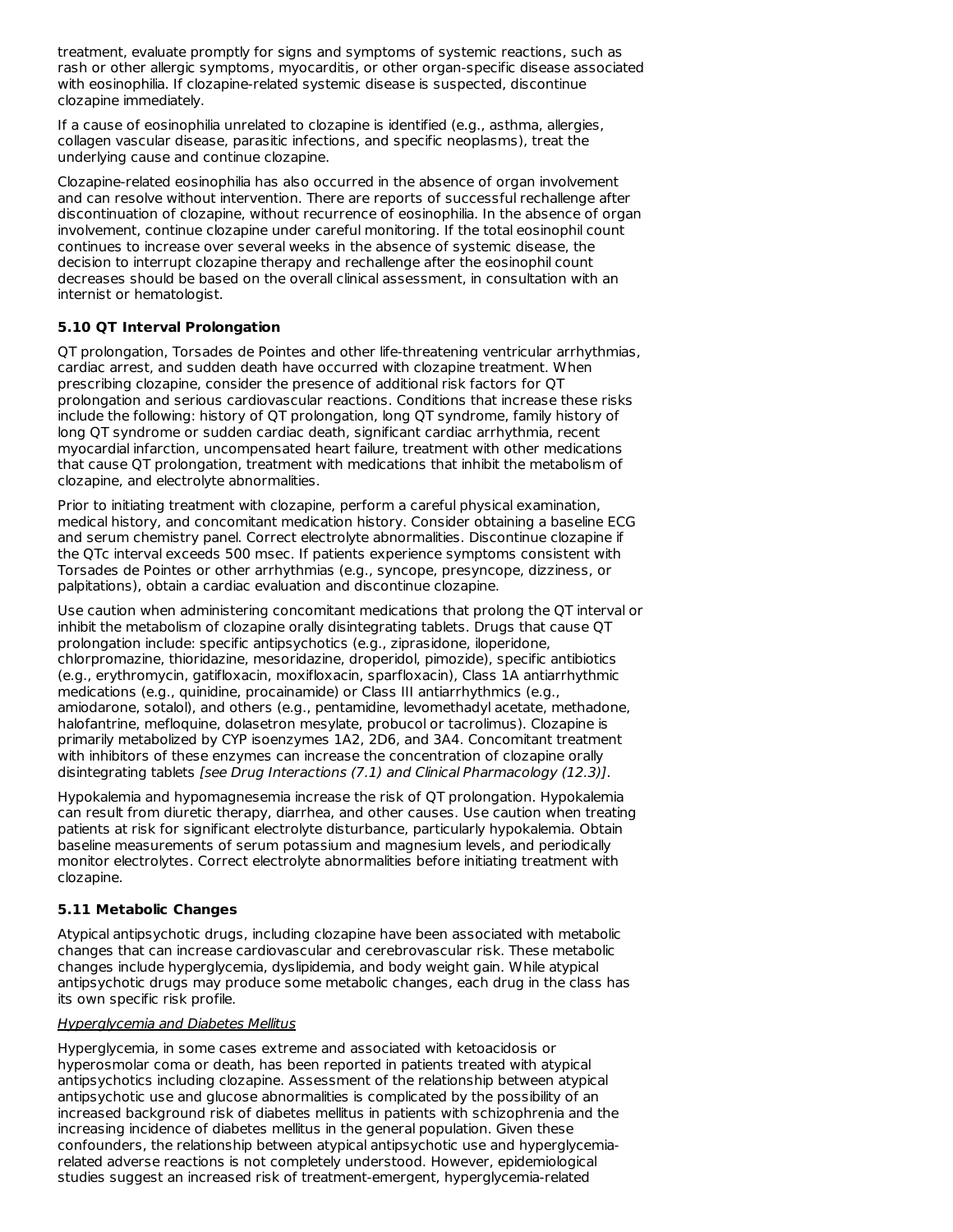adverse reactions in patients treated with the atypical antipsychotics. Precise risk estimates for hyperglycemia-related adverse reactions in patients treated with atypical antipsychotics are not available.

Patients with an established diagnosis of diabetes mellitus who are started on clozapine should be monitored regularly for worsening of glucose control. Patients with risk factors for diabetes mellitus (e.g., obesity, family history of diabetes) who are starting treatment with atypical antipsychotics should undergo fasting blood glucose testing at the beginning of treatment and periodically during treatment. Any patient treated with atypical antipsychotics should be monitored for symptoms of hyperglycemia including polydipsia, polyuria, polyphagia, and weakness. Patients who develop symptoms of hyperglycemia during treatment with atypical antipsychotics should undergo fasting blood glucose testing. In some cases, hyperglycemia has resolved when the atypical antipsychotic was discontinued; however, some patients required continuation of antidiabetic treatment despite discontinuation of the suspect drug.

In a pooled data analysis of 8 studies in adult subjects with schizophrenia, the mean changes in fasting glucose concentration in the clozapine and chlorpromazine groups were +11 mg/dL and +4 mg/dL respectively. A higher proportion of the clozapine group demonstrated categorical increases from baseline in fasting glucose concentrations, compared to the chlorpromazine group (Table 4). The clozapine doses were 100 to 900 mg per day (mean modal dose: 512 mg per day). The maximum chlorpromazine dose was 1800 mg per day (mean modal dose: 1029 mg per day). The median duration of exposure was 42 days for clozapine and chlorpromazine.

**Table 4: Categorical Changes in Fasting Glucose Level in Studies in Adult Subjects with Schizophrenia**

| Laboratory<br><b>Parameter</b> | <b>Category Change</b><br>(at least once) from<br><b>Baseline</b> | <b>Treatment Arm</b> | N   | n(%)    |
|--------------------------------|-------------------------------------------------------------------|----------------------|-----|---------|
|                                | Normal $(<100$ mg/dL)<br>to                                       | Clozapine            | 198 | 53 (27) |
| <b>Fasting Glucose</b>         | High ( $\geq$ 126 mg/dL)                                          | Chlorpromazine       | 135 | 14 (10) |
|                                | Borderline (100 to 125 mg/dL)<br>to                               | Clozapine            | 57  | 24 (42) |
|                                | High $(\geq 126 \text{ mg/dL})$                                   | Chlorpromazine       | 43  | 12 (28) |

# Dyslipidemia

Undesirable alterations in lipids have occurred in patients treated with atypical antipsychotics, including clozapine. Clinical monitoring, including baseline and periodic follow-up lipid evaluations in patients using clozapine, is recommended.

In a pooled data analysis of 10 studies in adult subjects with schizophrenia, clozapine treatment was associated with increases in serum total cholesterol. No data were collected on LDL and HDL cholesterol. The mean increase in total cholesterol was 13 mg/dL in the clozapine group and 15 mg/dL in the chlorpromazine group. In a pooled data analysis of 2 studies in adult subjects with schizophrenia, clozapine treatment was associated with increases in fasting serum triglyceride. The mean increase in fasting triglyceride was 71 mg/dL (54%) in the clozapine group and 39 mg/dL (35%) in the chlorpromazine group (Table 5). In addition, clozapine treatment was associated with categorical increases in serum total cholesterol and triglyceride, as illustrated in Table 6. The proportion of patients with categorical increases in total cholesterol or fasting triglyceride increased with the duration of exposure. The median duration of clozapine and chlorpromazine exposure was 45 days and 38 days, respectively. The clozapine dose range was 100 mg to 900 mg daily; the maximum chlorpromazine dose was 1800 mg daily.

**Table 5: Mean Changes in Total Cholesterol and Triglyceride Concentration in Studies in Adult Subjects with Schizophrenia**

| <b>Treatment Arm</b>   | <b>Baseline Total Cholesterol</b><br><b>Concentration (mg/dL)</b> | <b>Change from Baseline</b><br>mg/dL (%)   |
|------------------------|-------------------------------------------------------------------|--------------------------------------------|
| Clozapine $(N=334)$    | 184                                                               | $+13(7)$                                   |
| Chlorpromazine (N=185) | 182                                                               | $+15(8)$                                   |
|                        | <b>Baseline Triglyceride</b><br><b>Concentration (mg/dL)</b>      | <b>Change from Baseline</b><br>$mg/dL$ (%) |
| Clozapine $(N=6)$      | 130                                                               | $+71(54)$                                  |
| Chlorpromazine $(N=7)$ | 110                                                               | $+39(35)$                                  |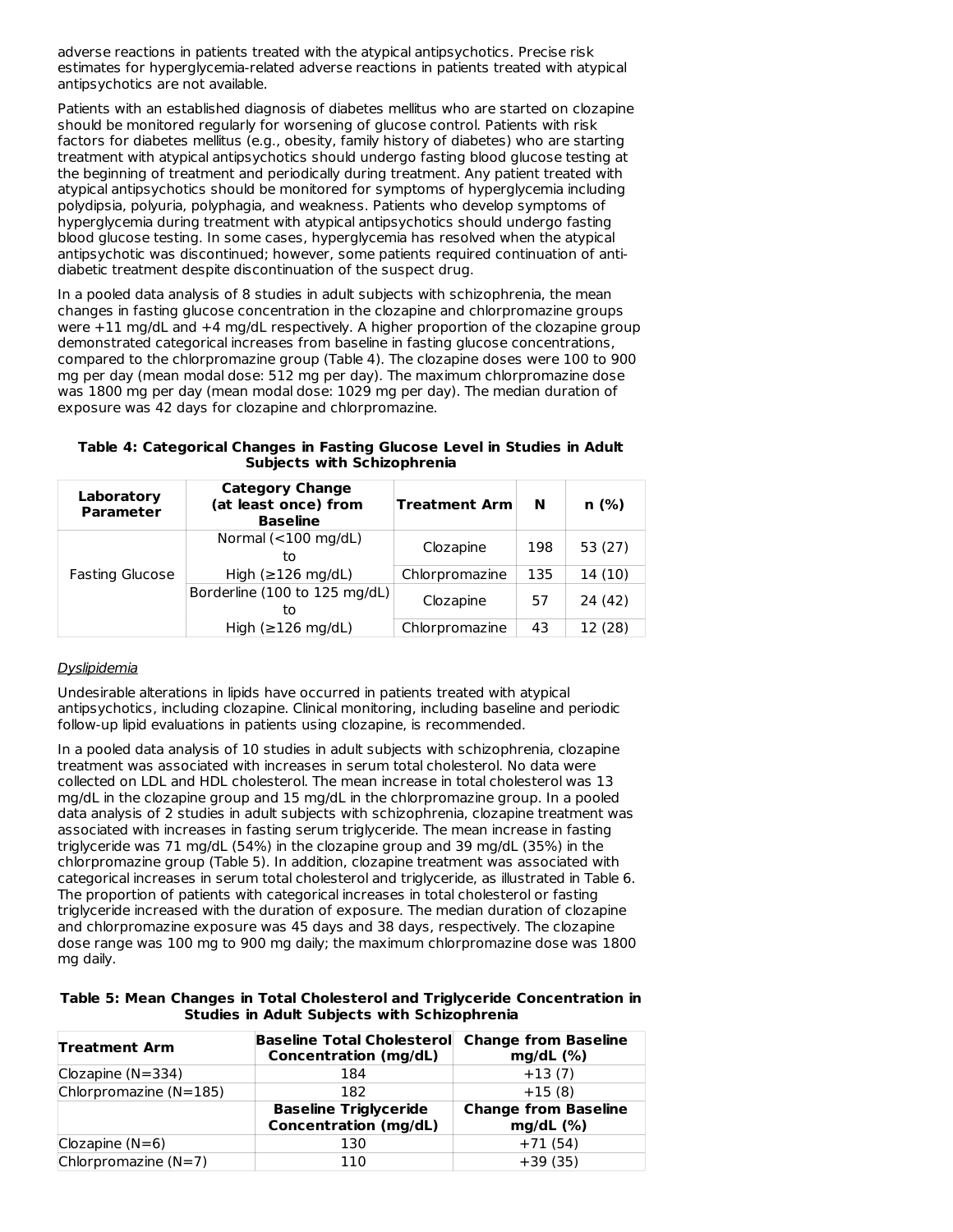### **Table 6: Categorical Changes in Lipid Concentrations in Studies in Adult Subjects with Schizophrenia**

| Laboratory<br><b>Parameter</b> | <b>Category Change (at least</b><br>once) from Baseline                                    | Treatment<br>Arm | N   | n(%)    |
|--------------------------------|--------------------------------------------------------------------------------------------|------------------|-----|---------|
|                                | Increase by $\geq$ 40 mg/dL                                                                | Clozapine        | 334 | 111(33) |
|                                |                                                                                            | Chlorpromazine   | 185 | 46 (25) |
| <b>Total Cholesterol</b>       | Normal ( $<$ 200 mg/dL) to                                                                 | Clozapine        | 222 | 18(8)   |
| (random or fasting)            | High $(\geq 240 \text{ mg/dL})$                                                            | Chlorpromazine   | 132 | 3(2)    |
|                                | <b>Borderline</b>                                                                          | Clozapine        | 79  | 30 (38) |
|                                | (200 to 239 mg/dL) to<br>High $(\geq 240 \text{ mg/dL})$                                   | Chlorpromazine   | 34  | 14 (41) |
|                                | Increase by $\geq$ 50 mg/dL                                                                | Clozapine        | 6   | 3(50)   |
|                                |                                                                                            | Chlorpromazine   | 7   | 3(43)   |
| <b>Triglycerides</b>           | Normal ( $<$ 150 mg/dL) to                                                                 | Clozapine        | 4   | 0(0)    |
| (fasting)                      | High $(\geq 200 \text{ mg/dL})$                                                            | Chlorpromazine   | 6   | 2(33)   |
|                                | <b>Borderline</b>                                                                          | Clozapine        | 1   | 1(100)  |
|                                | $(\geq 150 \text{ mg/dL} \text{ and } < 200 \text{ mg/dL})$<br>to High ( $\geq$ 200 mg/dL) | Chlorpromazine   | 1   | 0(0)    |

### Weight Gain

Weight gain has occurred with the use of antipsychotics, including clozapine. Monitor weight during treatment with clozapine. Table 7 summarizes the data on weight gain by the duration of exposure pooled from 11 studies with clozapine and active comparators. The median duration of exposure was 609, 728, and 42 days, in the clozapine, olanzapine, and chlorpromazine group, respectively.

### Table 7: Mean Change in Body Weight (kg) by Duration of Exposure from Studies in Adult Subjects with **Schizophrenia**

| Metabolic                             | <b>Exposure</b><br><b>Duration</b> | Clozapine<br>$(N=669)$ |        | <b>Olanzapine</b><br>$(N=442)$ |         | Chlorpromazine<br>$(N=155)$ |              |
|---------------------------------------|------------------------------------|------------------------|--------|--------------------------------|---------|-----------------------------|--------------|
| <b>Parameter</b>                      |                                    | $\mathbf n$            | Mean   | $\mathbf n$                    | Mean    | $\mathbf n$                 | Mean         |
| <b>Weight change</b><br>from baseline | 2 weeks (Day 11 to<br>17)          | 6                      | $+0.9$ | 3                              | $+0.7$  | 2                           | $-0.5$       |
|                                       | 4 weeks (Day 21 to<br>35)          | 23                     | $+0.7$ | 8                              | $+0.8$  | 17                          | $+0.6$       |
|                                       | 8 weeks (Day 49 to<br>63)          | 12                     | $+1.9$ | 13                             | $+1.8$  | 16                          | $+0.9$       |
|                                       | 12 weeks (Day 70<br>to 98)         | 17                     | $+2.8$ | 5                              | $+3.1$  | $\Omega$                    | $\mathbf{0}$ |
|                                       | 24 weeks (Day 154<br>to 182)       | 42                     | $-0.6$ | 12                             | $+5.7$  | $\Omega$                    | $\Omega$     |
|                                       | 48 weeks (Day 322<br>to 350)       | 3                      | $+3.7$ | 3                              | $+13.7$ | $\mathbf{0}$                | $\Omega$     |

Table 8 summarizes pooled data from 11 studies in adult subjects with schizophrenia demonstrating weight gain ≥7% of body weight relative to baseline. The median duration of exposure was 609, 728, and 42 days, in the clozapine, olanzapine, and chlorpromazine group, respectively.

### **Table 8: Proportion of Adult Subjects in Schizophrenia Studies with Weight Gain ≥7% Relative to Baseline Body Weight**

| <b>Weight Change</b>  | Clozapine |           | Olanzapine Chlorpromazine |
|-----------------------|-----------|-----------|---------------------------|
|                       | 669       | 442       | 155                       |
| $\geq$ 7% (inclusive) | 236 (35%) | 203 (46%) | 13 (8%)                   |

# **5.12 Neuroleptic Malignant Syndrome**

Antipsychotic drugs including clozapine can cause a potentially fatal symptom complex referred to as Neuroleptic Malignant Syndrome (NMS). Clinical manifestations of NMS include hyperpyrexia, muscle rigidity, altered mental status, and autonomic instability (irregular pulse or blood pressure, tachycardia, diaphoresis, and cardiac dysrhythmias).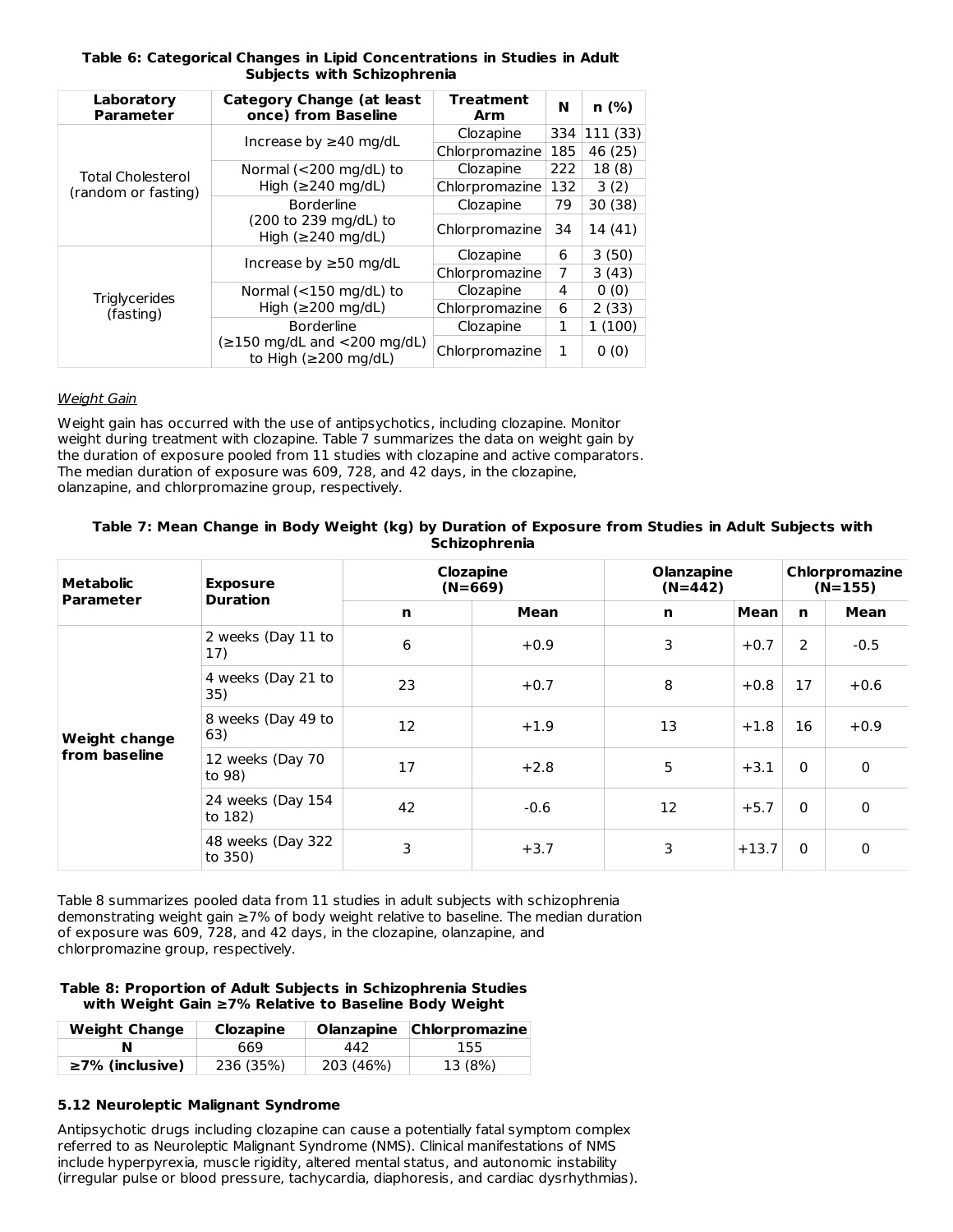Associated findings can include elevated creatine phosphokinase (CPK), myoglobinuria, rhabdomyolysis, and acute renal failure.

The diagnostic evaluation of patients with this syndrome is complicated. It is important to consider the presence of other serious medical conditions (e.g., severe neutropenia, infection, heat stroke, primary CNS pathology, central anticholinergic toxicity, extrapyramidal symptoms, and drug fever).

The management of NMS should include (1) immediate discontinuation of antipsychotic drugs and other drugs not essential to concurrent therapy, (2) intensive symptomatic treatment and medical monitoring, and (3) treatment of co-morbid medical conditions. There is no general agreement about specific pharmacological treatments for NMS.

If a patient requires antipsychotic drug treatment after recovery from NMS, the potential reintroduction of drug therapy should be carefully considered. NMS can recur. Monitor closely if restarting treatment with antipsychotics.

NMS has occurred with clozapine monotherapy and with concomitant CNS-active medications, including lithium.

# **5.13 Hepatotoxicity**

Severe, life threatening, and in some cases fatal hepatotoxicity including hepatic failure, hepatic necrosis, and hepatitis have been reported in patients treated with clozapine [see Adverse Reactions (6.2)]. Monitor for the appearance of signs and symptoms of hepatotoxicity such as fatigue, malaise, anorexia, nausea, jaundice, bilirubinemia, coagulopathy, and hepatic encephalopathy. Perform serum tests for liver injury and consider permanently discontinuing treatment if hepatitis or transaminase elevations combined with other systemic symptoms are due to clozapine.

# **5.14 Fever**

During clozapine therapy, patients have experienced transient, clozapine-related fever. The peak incidence is within the first 3 weeks of treatment. While this fever is generally benign and self-limited, it may necessitate discontinuing treatment. The fever can be associated with an increase or decrease in WBC count. Carefully evaluate patients with fever to rule out severe neutropenia or infection. Consider the possibility of NMS [see Warnings and Precautions (5.12)].

# **5.15 Pulmonary Embolism**

Pulmonary embolism and deep-vein thrombosis have occurred in patients treated with clozapine orally disintegrating tablets. Consider the possibility of pulmonary embolism in patients who present with deep vein thrombosis, acute dyspnea, chest pain, or with other respiratory signs and symptoms. Whether pulmonary embolus and deep vein thrombosis can be attributed to clozapine or some characteristic(s) of patients is not clear.

# **5.16 Anticholinergic Toxicity**

Clozapine has potent anticholinergic effects. Treatment with clozapine can result in CNS and peripheral anticholinergic toxicity, especially at higher dosages, or in overdose situations [see Overdosage (10)]. Use with caution in patients with a current diagnosis or prior history of constipation, urinary retention, clinically significant prostatic hypertrophy, or other conditions in which anticholinergic effects can lead to significant adverse reactions. When possible, avoid concomitant use with other anticholinergic medications because the risk for anticholinergic toxicity or severe gastrointestinal adverse reactions is increased [see Warnings and Precautions (5.8), Drug Interactions (7.1)].

# **5.17 Interference with Cognitive and Motor Performance**

Clozapine can cause sedation and impairment of cognitive and motor performance. Caution patients about operating hazardous machinery, including automobiles, until they are reasonably certain that clozapine does not affect them adversely. These reactions may be dose-related. Consider reducing the dose if they occur.

# **5.18 Tardive Dyskinesia**

Tardive dyskinesia (TD) has occurred in patients treated with antipsychotic drugs, including clozapine. The syndrome consists of potentially irreversible, involuntary, dyskinetic movements. The risk of TD and the likelihood that it will become irreversible are believed to increase with greater durations of treatment and higher total cumulative doses. However, the syndrome can develop after relatively brief treatment periods at low doses. Prescribe clozapine in a manner that is most likely to minimize the risk of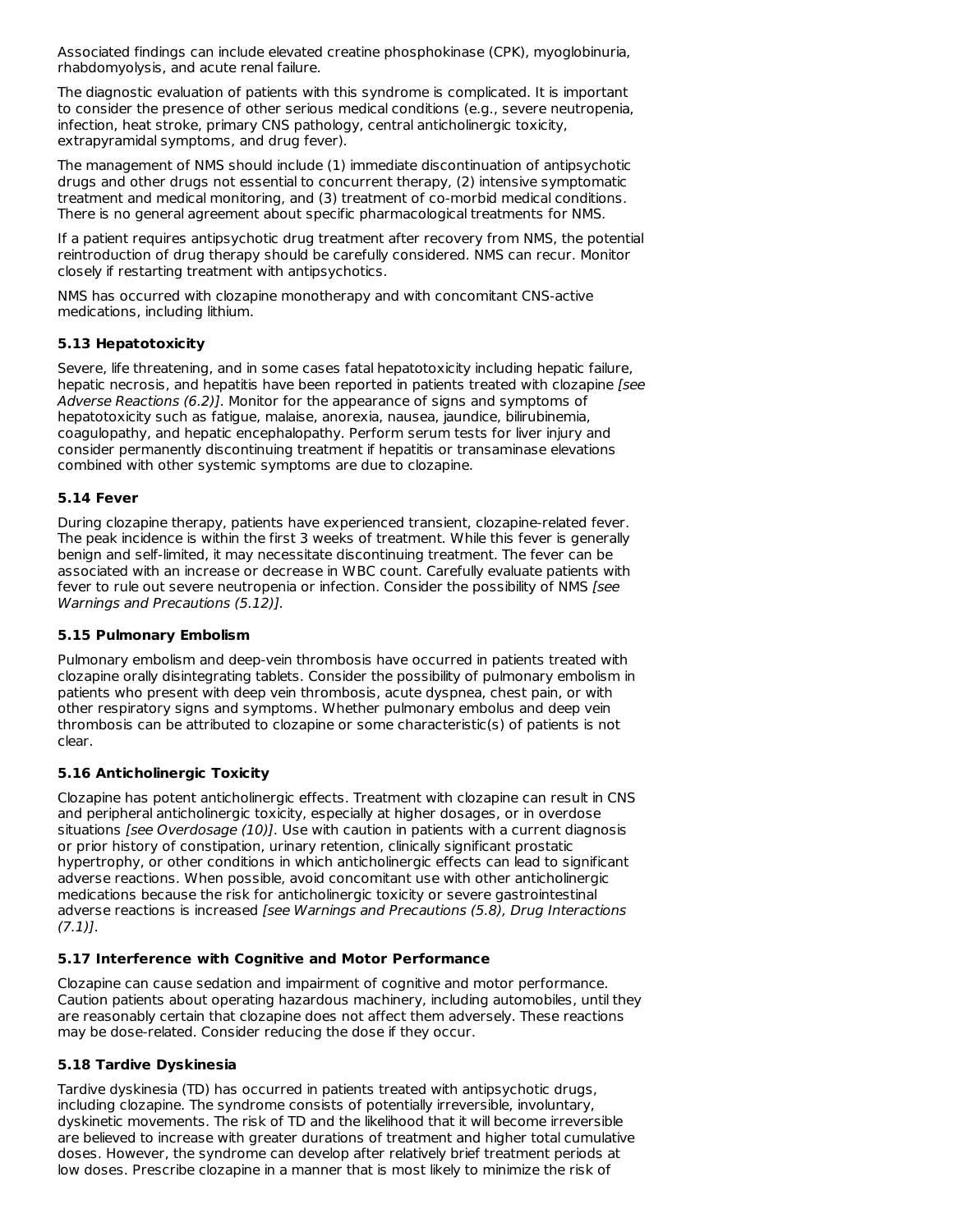developing TD. Use the lowest effective dose and the shortest duration necessary to control symptoms. Periodically assess the need for continued treatment. Consider discontinuing treatment if TD occurs. However, some patients may require treatment with clozapine despite the presence of the syndrome.

There is no known treatment for TD. However, the syndrome may remit partially or completely if treatment is discontinued. Antipsychotic treatment, itself, may suppress (or partially suppress) the signs and symptoms, and it has the potential to mask the underlying process. The effect of symptom suppression on the long-term course of TD is unknown.

# **5.19 Patients with Phenylketonuria**

Phenylketonuric patients should be informed that clozapine orally disintegrating tablets contain phenylalanine (a component of aspartame). Each 150 mg, orally disintegrating tablet contains 16.8 mg phenylalanine. Each 200 mg, orally disintegrating tablet contains 22.4 mg phenylalanine.

# **5.20 Cerebrovascular Adverse Reactions**

In controlled trials, elderly patients with dementia-related psychosis treated with some atypical antipsychotics had an increased risk (compared to placebo) of cerebrovascular adverse reactions (e.g., stroke, transient ischemic attack), including fatalities. The mechanism for this increased risk is not known. An increased risk cannot be excluded for clozapine or other antipsychotics or other patient populations. Clozapine should be used with caution in patients with risk factors for cerebrovascular adverse reactions.

### **5.21 Recurrence of Psychosis and Cholinergic Rebound after Abrupt Discontinuation of Clozapine**

If abrupt discontinuation of clozapine is necessary (because of severe neutropenia or another medical condition, for example) [see Dosage and Administration (2.4), Warnings and Precautions (5.1)], monitor carefully for the recurrence of psychotic symptoms and adverse reactions related to cholinergic rebound, such as profuse sweating, headache, nausea, vomiting, and diarrhea.

# **6 ADVERSE REACTIONS**

The following adverse reactions are discussed in more detail in other sections of the labeling:

- Severe Neutropenia [see Warnings and Precautions (5.1)]
- Orthostatic Hypotension, Bradycardia, and Syncope [see Warnings and Precautions  $(5.3)$ ]
- Falls [see Warnings and Precautions (5.4)]
- Seizures [see Warnings and Precautions (5.5)]
- Myocarditis and Cardiomyopathy [see Warnings and Precautions (5.6)]
- Increased Mortality in Elderly Patients with Dementia-Related Psychosis [see Warnings and Precautions (5.7)]
- Gastrointestinal Hypomotility with Severe Complications [see Warnings and Precautions (5.8)]
- Eosinophilia *[see Warnings and Precautions (5.9)]*
- QT Interval Prolongation [see Warnings and Precautions (5.10)]
- Metabolic Changes (Hyperglycemia and Diabetes Mellitus, Dyslipidemia, and Weight Gain) [see Warnings and Precautions (5.11)]
- Neuroleptic Malignant Syndrome [see Warnings and Precautions (5.12)]
- Hepatotoxicity [see Warnings and Precautions (5.13)]
- Fever [see Warnings and Precautions (5.14)]
- Pulmonary Embolism [see Warnings and Precautions (5.15)]
- Anticholinergic Toxicity [see Warnings and Precautions (5.16)]
- Interference with Cognitive and Motor Performance [see Warnings and Precautions  $(5.17)$
- Tardive Dyskinesia [see Warnings and Precautions (5.18)]
- Patients with Phenylketonuria [see Warnings and Precautions (5.19)]
- Cerebrovascular Adverse Reactions [see Warnings and Precautions (5.20)]
- Recurrence of Psychosis and Cholinergic Rebound after Abrupt Discontinuation [see Warnings and Precautions (5.21)]

# **6.1 Clinical Trials Experience**

Because clinical trials are conducted under widely varying conditions, adverse reaction rates observed in the clinical trials of a drug cannot be directly compared to rates in the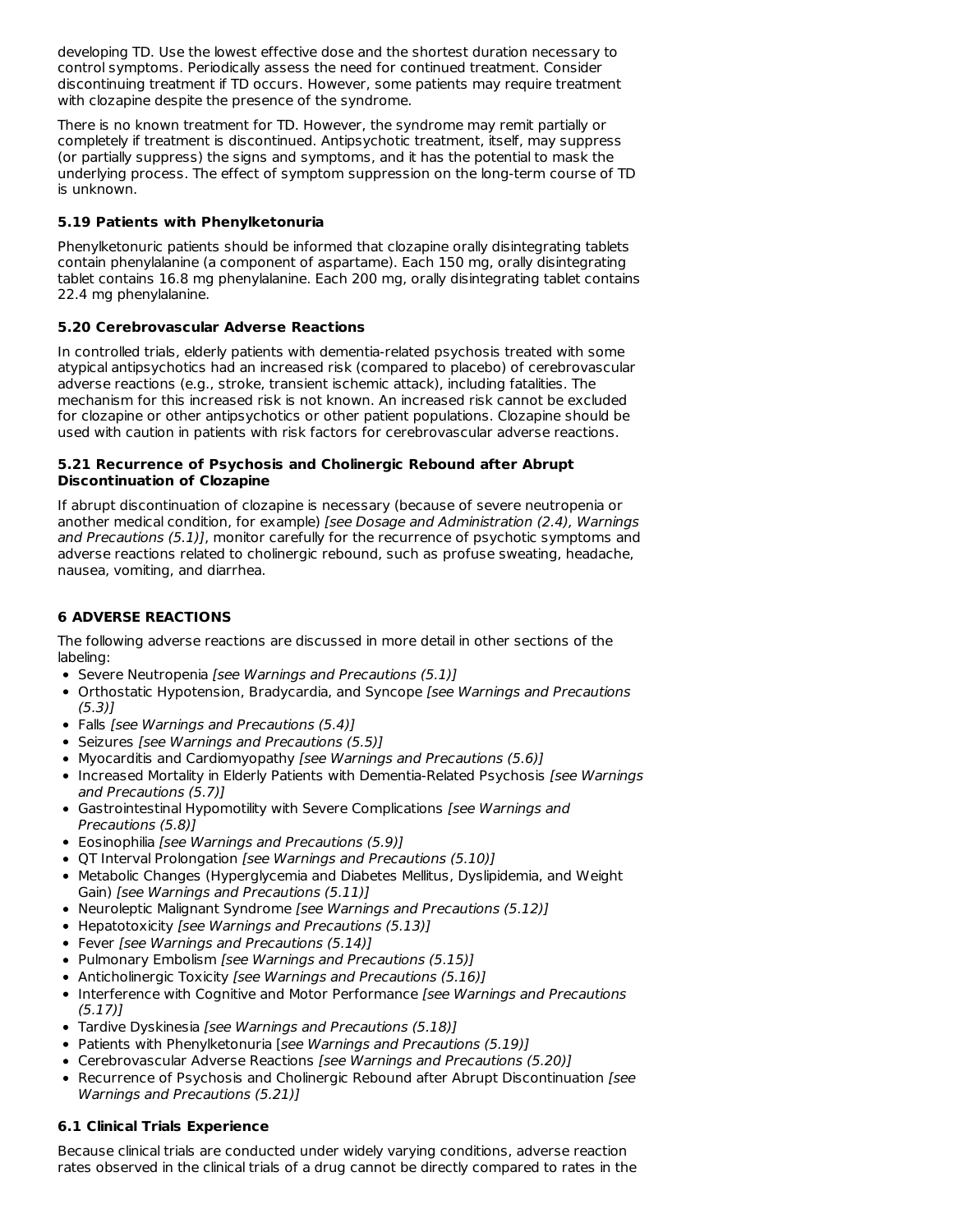clinical trials of another drug and may not reflect the rates observed in clinical practice.

The most commonly reported adverse reactions (≥5%) across clozapine clinical trials were: CNS reactions, including sedation, dizziness/vertigo, headache, and tremor; cardiovascular reactions, including tachycardia, hypotension, and syncope; autonomic nervous system reactions, including hypersalivation, sweating, dry mouth, and visual disturbances; gastrointestinal reactions, including constipation and nausea; and fever. Table 9 summarizes the most commonly reported adverse reactions (≥5%) in clozapinetreated patients (compared to chlorpromazine-treated patients) in the pivotal, 6-week, controlled trial in treatment-resistant schizophrenia.

#### **Table 9: Common Adverse Reactions (≥5%) in the 6-Week, Randomized, Chlorpromazine-Controlled Trial in Treatment-Resistant Schizophrenia**

| <b>Adverse Reaction</b> | <b>Clozapine</b><br>$(N=126)$<br>(%) | Chlorpromazine<br>$(N=142)$<br>(%) |
|-------------------------|--------------------------------------|------------------------------------|
| Sedation                | 21                                   | 13                                 |
| Tachycardia             | 17                                   | 11                                 |
| Constipation            | 16                                   | 12                                 |
| <b>Dizziness</b>        | 14                                   | 16                                 |
| <b>Hypotension</b>      | 13                                   | 38                                 |
| Fever (hyperthermia)    | 13                                   | 4                                  |
| <b>Hypersalivation</b>  | 13                                   |                                    |
| <b>Hypertension</b>     | 12                                   | 5                                  |
| Headache                | 10                                   | 10                                 |
| Nausea/vomiting         | 10                                   | 12                                 |
| Dry mouth               | 5                                    | 20                                 |

Table 10 summarizes the adverse reactions reported in clozapine-treated patients at a frequency of 2% or greater across all clozapine studies (excluding the 2 year InterSePT™ Study). These rates are not adjusted for duration of exposure.

#### **Table 10: Adverse Reactions (≥2%) Reported in Clozapine-treated Patients (N=842) Across all Clozapine Studies (excluding the 2 year InterSePT™ Study)**

| <b>Body System</b>             | <b>Clozapine</b>              |
|--------------------------------|-------------------------------|
| <b>Adverse Reaction</b>        | $N = 842$                     |
|                                | <b>Percentage of Patients</b> |
| <b>Central Nervous System</b>  |                               |
| Drowsiness/Sedation            | 39                            |
| Dizziness/Vertigo              | 19                            |
| Headache                       |                               |
| Tremor                         | 6                             |
| Syncope                        | 6                             |
| Disturbed Sleep/Nightmares     | 4                             |
| Restlessness                   | 4                             |
| Hypokinesia/Akinesia           | 4                             |
| Agitation                      | 4                             |
| Seizures (convulsions)         | য়                            |
| Rigidity                       | 3                             |
| Akathisia                      | 3                             |
| Confusion                      | 3                             |
| Fatigue                        | 2                             |
| Insomnia                       | 2                             |
| <b>Cardiovascular</b>          |                               |
| Tachycardia                    | $25^{\dagger}$                |
| Hypotension                    | 9                             |
| Hypertension                   | 4                             |
| <b>Gastrointestinal</b>        |                               |
| Constipation                   | 14                            |
| Nausea                         | 5                             |
| Abdominal Discomfort/Heartburn | 4                             |
| Nausea/Vomiting                | 3                             |
| Vomiting                       | 3                             |
| Diarrhea                       |                               |
| <b>Urogenital</b>              |                               |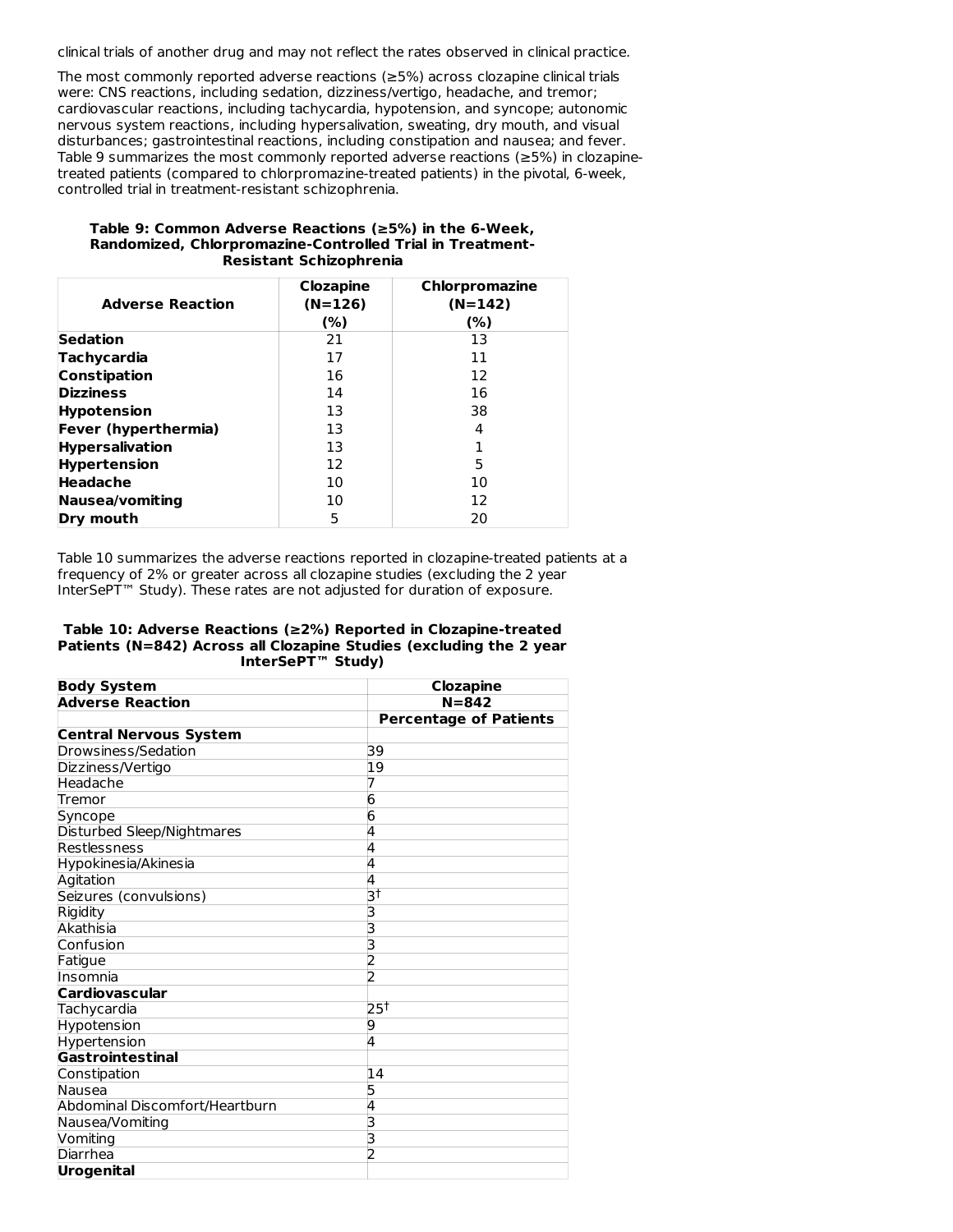| Urinary abnormalities                                           |    |
|-----------------------------------------------------------------|----|
| <b>Autonomic Nervous System</b>                                 |    |
| Salivation                                                      | 31 |
| Sweating                                                        | o  |
| Dry mouth                                                       |    |
| Visual disturbances                                             |    |
| <b>Skin</b>                                                     |    |
| Rash                                                            |    |
| Hemic/Lymphatic                                                 |    |
| Leukopenia/Decreased WBC/Neutropenia                            | 3  |
| <b>Miscellaneous</b>                                            |    |
| Fever                                                           |    |
| Weight Gain                                                     |    |
| † Rate based on population of approximately 1700 exposed during |    |
| premarket clinical evaluation of clozapine.                     |    |

Table 11 summarizes the most commonly reported adverse reactions (≥10% of the clozapine or olanzapine group) in the InterSePT™ Study. This was an adequate and wellcontrolled, two-year study evaluating the efficacy of clozapine relative to olanzapine in reducing the risk of suicidal behavior in patients with schizophrenia or schizoaffective disorder. The rates are not adjusted for duration of exposure.

#### **Table 11: Incidence of Adverse Reactions in Patients Treated with Clozapine or Olanzapine in the InterSePT™ Study (≥10% in the clozapine or olanzapine group)**

|                               | <b>Clozapine</b> | <b>Olanzapine</b> |
|-------------------------------|------------------|-------------------|
|                               | $N = 479$        | $N = 477$         |
| <b>Adverse Reactions</b>      | % Reporting      | % Reporting       |
| Salivary hypersecretion       | 48%              | 6%                |
| Somnolence                    | 46%              | 25%               |
| Weight increased              | 31%              | 56%               |
| Dizziness (excluding vertigo) | 27%              | 12%               |
| Constipation                  | 25%              | 10%               |
| Insomnia                      | 20%              | 33%               |
| Nausea                        | 17%              | 10%               |
| Vomiting                      | 17%              | 9%                |
| Dyspepsia                     | 14%              | 8%                |

# Dystonia

Class effect: Symptoms of dystonia, prolonged abnormal contractions of muscle groups, may occur in susceptible individuals during the first few days of treatment. Dystonic symptoms include: spasm of the neck muscles, sometimes progressing to tightness of the throat, swallowing difficulty, difficulty breathing, and/or protrusion of the tongue. While these symptoms can occur at low doses, they occur more frequently and with greater severity with high potency and at higher doses of first generation antipsychotic drugs. An elevated risk of acute dystonia is observed in males and younger age groups.

### **6.2 Postmarketing Experience**

The following adverse reactions have been identified during post-approval use of clozapine. Because these reactions are reported voluntarily from a population of uncertain size, it is not always possible to reliably estimate their frequency or establish a causal relationship to drug exposure.

### Central Nervous System

Delirium, EEG abnormal, myoclonus, paresthesia, possible cataplexy, status epilepticus, obsessive compulsive symptoms, and post-discontinuation cholinergic rebound adverse reactions.

### Cardiovascular System

Atrial or ventricular fibrillation, ventricular tachycardia, QT interval prolongation, Torsades de Pointes, myocardial infarction, cardiac arrest, and periorbital edema.

### Endocrine System

Pseudopheochromocytoma.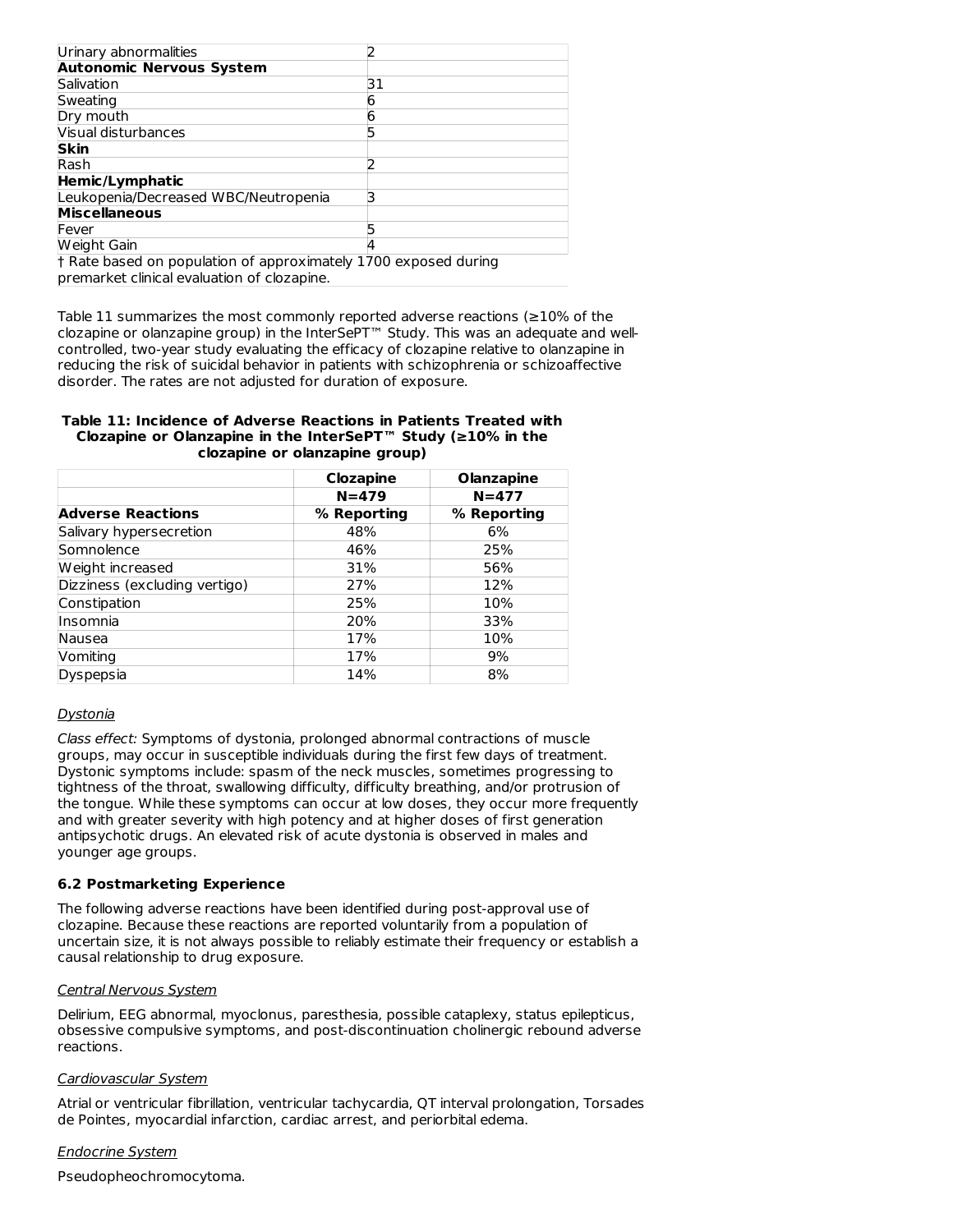### Gastrointestinal System

Acute pancreatitis, dysphagia, salivary gland swelling, megacolon, intestinal ischemia or infarction.

### Hepatobiliary System

Cholestasis, hepatitis, jaundice, hepatotoxicity, hepatic steatosis, hepatic necrosis, hepatic fibrosis, hepatic cirrhosis, liver injury (hepatic, cholestatic, and mixed), and liver failure.

### Immune System Disorders

Angioedema, leukocytoclastic vasculitis.

### Urogenital System

Acute interstitial nephritis, nocturnal enuresis, priapism, and renal failure.

### Skin and Subcutaneous Tissue Disorders

Hypersensitivity reactions: photosensitivity, vasculitis, erythema multiforme, skin pigmentation disorder, and Stevens-Johnson Syndrome.

### Musculoskeletal System and Connective Tissue Disorders

Myasthenic syndrome, rhabdomyolysis, and systemic lupus erythematosus.

### Respiratory System

Aspiration, pleural effusion, pneumonia, lower respiratory tract infection.

### Hemic and Lymphatic System

Mild, moderate, or severe leukopenia, agranulocytosis, granulocytopenia, WBC decreased, deep-vein thrombosis, elevated hemoglobin/hematocrit, erythrocyte sedimentation rate (ESR) increased, sepsis, thrombocytosis, and thrombocytopenia.

Vision Disorders

Narrow-angle glaucoma.

# Miscellaneous

Creatine phosphokinase elevation, hyperuricemia, hyponatremia, and weight loss.

# **7 DRUG INTERACTIONS**

# **7.1 Potential for Other Drugs to Affect Clozapine**

Clozapine is a substrate for many cytochrome P450 isozymes, in particular CYP1A2, CYP3A4, and CYP2D6. Use caution when administering clozapine orally disintegrating tablets concomitantly with drugs that are inducers or inhibitors of these enzymes.

# CYP1A2 Inhibitors

Concomitant use of clozapine orally disintegrating tablets and CYP1A2 inhibitors can increase plasma levels of clozapine, potentially resulting in adverse reactions. Reduce the clozapine orally disintegrating tablets dose to one third of the original dose when clozapine orally disintegrating tablets are coadministered with strong CYP1A2 inhibitors (e.g., fluvoxamine, ciprofloxacin, or enoxacin). The clozapine orally disintegrating tablets dose should be increased to the original dose when coadministration of strong CYP1A2 inhibitors is discontinued [see Dosage and Administration (2.7), Clinical Pharmacology (12.3)].

Moderate or weak CYP1A2 inhibitors include oral contraceptives and caffeine. Monitor patients closely when clozapine orally disintegrating tablets are coadministered with these inhibitors. Consider reducing the clozapine orally disintegrating tablets dosage if necessary [see Dosage and Administration (2.7)].

# CYP2D6 and CYP3A4 Inhibitors

Concomitant treatment with clozapine orally disintegrating tablets and CYP2D6 or CYP3A4 inhibitors (e.g., cimetidine, escitalopram, erythromycin, paroxetine, bupropion, fluoxetine, quinidine, duloxetine, terbinafine, or sertraline) can increase clozapine levels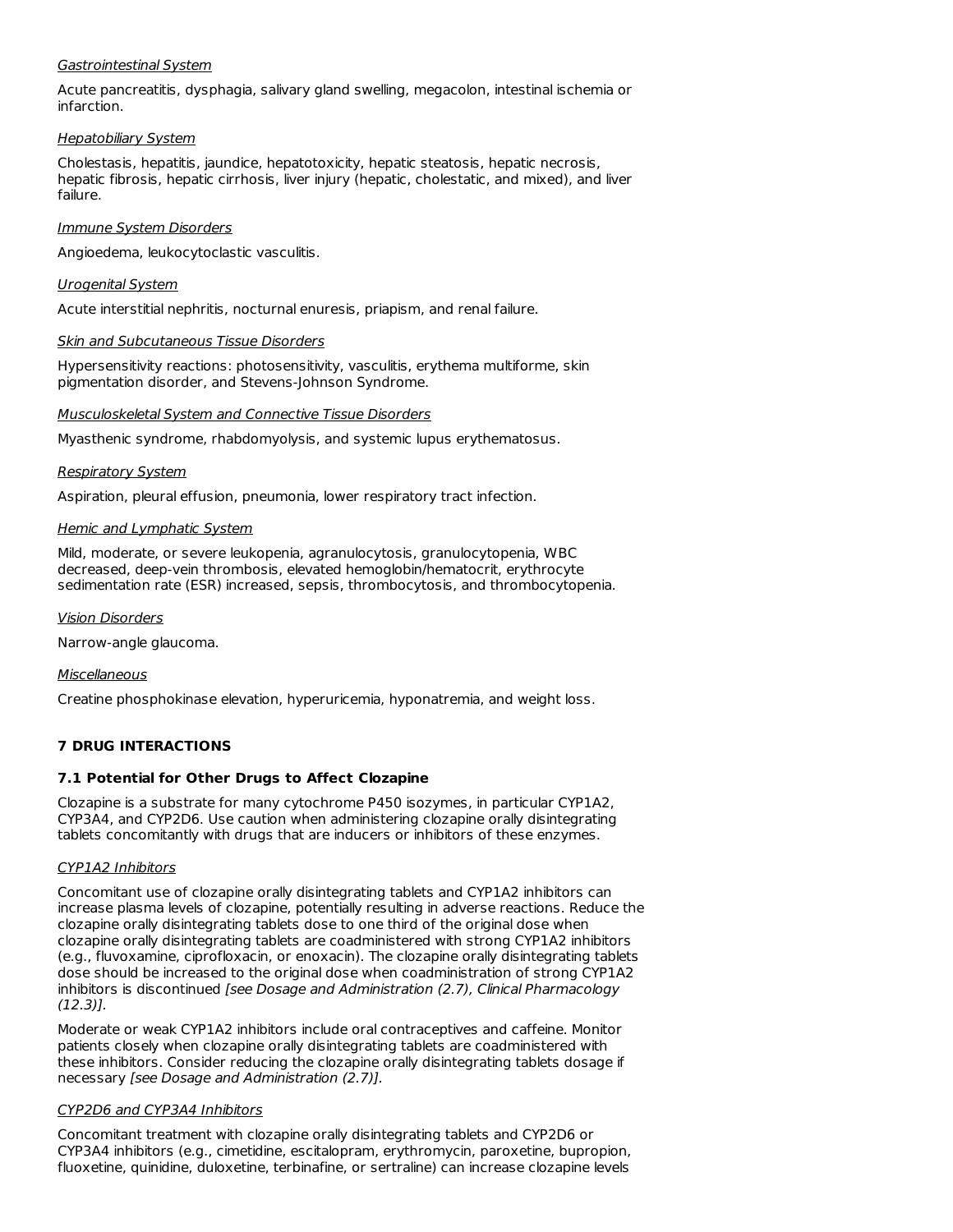and lead to adverse reactions [see Clinical Pharmacology (12.3)]. Use caution and monitor patients closely when using such inhibitors. Consider reducing the clozapine orally disintegrating tablets dose [see Dosage and Administration (2.7)].

### CYP1A2 and CYP3A4 Inducers

Concomitant treatment with drugs that induce CYP1A2 or CYP3A4 can decrease the plasma concentration of clozapine, resulting in decreased effectiveness of clozapine orally disintegrating tablets. Tobacco smoke is a moderate inducer of CYP1A2. Strong CYP3A4 inducers include carbamazepine, phenytoin, St. John's wort, and rifampin. It may be necessary to increase the clozapine orally disintegrating tablets dose if used concomitantly with inducers of these enzymes. However, concomitant use of clozapine orally disintegrating tablets and strong CYP3A4 inducers is not recommended [see Dosage and Administration (2.7)].

Consider reducing the clozapine orally disintegrating tablets dosage when discontinuing coadministered enzyme inducers, because discontinuation of inducers can result in increased clozapine plasma levels and an increased risk of adverse reactions [see Dosage and Administration (2.7)].

### Anticholinergic Drugs

Concomitant treatment with clozapine and other drugs with anticholinergic activity (e.g., benztropine, cyclobenzaprine, diphenhydramine) can increase the risk for anticholinergic toxicity and severe gastrointestinal adverse reactions related to hypomotility. Avoid concomitant use of clozapine with anticholinergic drugs when possible [see Warnings] and Precautions (5.8, 5.16)].

### Drugs that Cause QT Interval Prolongation

Use caution when administering concomitant medications that prolong the QT interval or inhibit the metabolism of clozapine. Drugs that cause QT prolongation include: specific antipsychotics (e.g., ziprasidone, iloperidone, chlorpromazine, thioridazine, mesoridazine, droperidol, and pimozide), specific antibiotics (e.g., erythromycin, gatifloxacin, moxifloxacin, sparfloxacin), Class 1A antiarrhythmics (e.g., quinidine, procainamide) or Class III antiarrhythmics (e.g., amiodarone, sotalol), and others (e.g., pentamidine, levomethadyl acetate, methadone, halofantrine, mefloquine, dolasetron mesylate, probucol or tacrolimus) [see Warnings and Precautions (5.10)].

# **7.2 Potential for Clozapine to Affect Other Drugs**

Concomitant use of clozapine with other drugs metabolized by CYP2D6 can increase levels of these CYP2D6 substrates. Use caution when coadministering clozapine with other drugs that are metabolized by CYP2D6. It may be necessary to use lower doses of such drugs than usually prescribed. Such drugs include specific antidepressants, phenothiazines, carbamazepine, and Type 1C antiarrhythmics (e.g., propafenone, flecainide, and encainide).

# **8 USE IN SPECIFIC POPULATIONS**

# **8.1 Pregnancy**

Pregnancy Category B

### Risk Summary

There are no adequate or well-controlled studies of clozapine in pregnant women.

Reproduction studies have been performed in rats and rabbits at doses up to 0.4 and 0.9 times, respectively, the maximum recommended human dose (MRHD) of 900 mg/day on a mg/m<sup>2</sup> body surface area basis. The studies revealed no evidence of impaired fertility or harm to the fetus due to clozapine. Because animal reproduction studies are not always predictive of human response, clozapine orally disintegrating tablets should be used during pregnancy only if clearly needed.

### Clinical Considerations

Consider the risk of exacerbation of psychosis when discontinuing or changing treatment with antipsychotic medications during pregnancy and postpartum. Consider early screening for gestational diabetes for patients treated with antipsychotic medications [see Warnings and Precautions (5.11)]. Neonates exposed to antipsychotic drugs during the third trimester of pregnancy are at risk for extrapyramidal and/or withdrawal symptoms following delivery. Monitor neonates for symptoms of agitation, hypertonia, hypotonia, tremor, somnolence, respiratory distress, and feeding difficulties.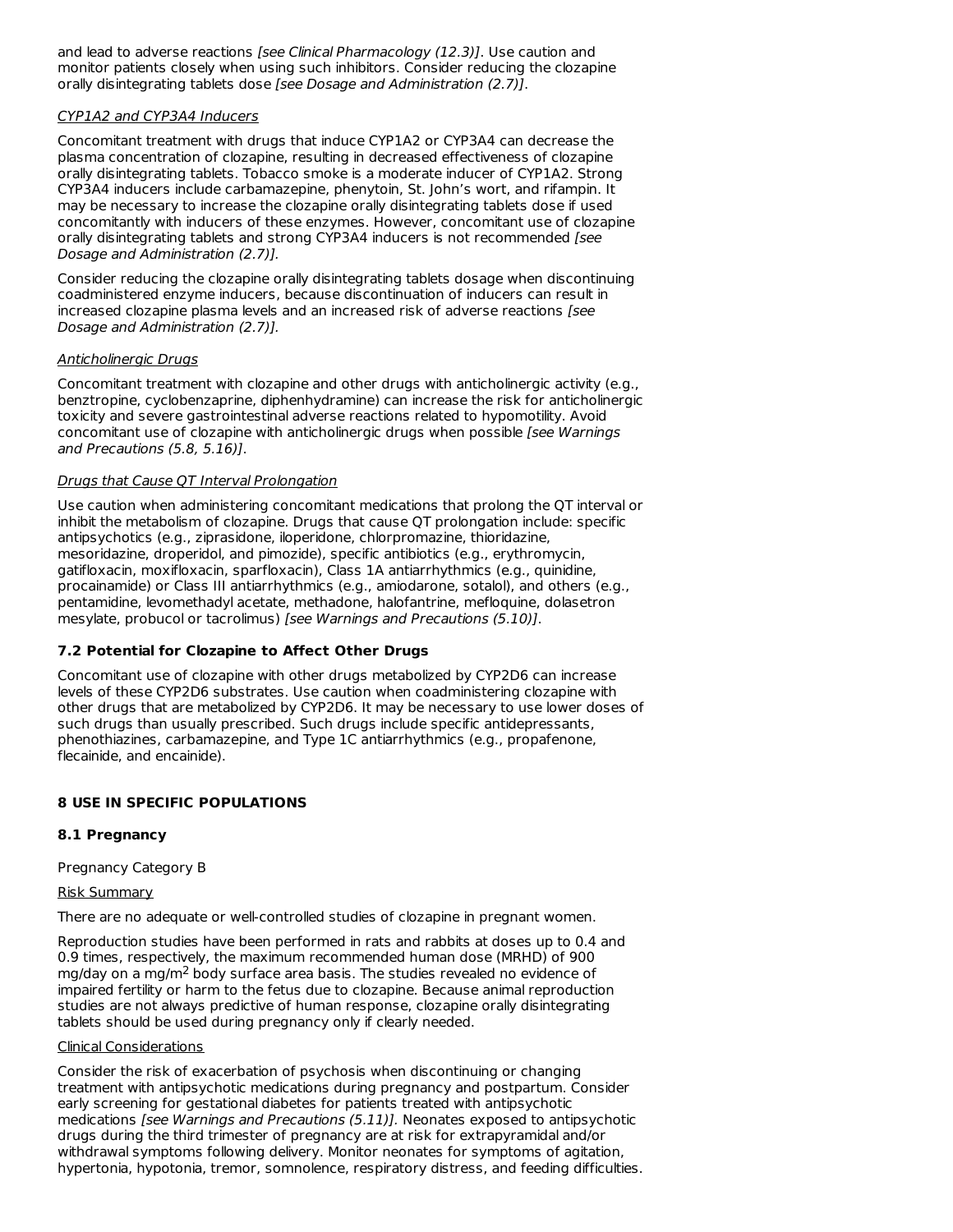The severity of complications can vary from self-limited symptoms to some neonates requiring intensive care unit support and prolonged hospitalization.

### Animal Data

In embryofetal developmental studies, clozapine had no effects on maternal parameters, litter sizes, or fetal parameters when administered orally to pregnant rats and rabbits during the period of organogenesis at doses up to 0.4 and 0.9 times, respectively, the MRHD of 900 mg/day on a mg/m<sup>2</sup> body surface area basis.

In peri/postnatal developmental studies, pregnant female rats were administered clozapine over the last third of pregnancy and until day 21 postpartum. Observations were made on fetuses at birth and during the postnatal period; the offspring were allowed to reach sexual maturity and mated. Clozapine caused a decrease in maternal body weight but had no effects on litter size or body weights of either F1or F2 generations at doses up to 0.4 times the MRHD of 900 mg/day on a mg/m<sup>2</sup> body surface area basis.

# **8.3 Nursing Mothers**

Clozapine is present in human milk. Because of the potential for serious adverse reactions in nursing infants from clozapine, a decision should be made whether to discontinue nursing or to discontinue the drug, taking into account the importance of the drug to the mother.

# **8.4 Pediatric Use**

Safety and effectiveness in pediatric patients have not been established.

# **8.5 Geriatric Use**

There have not been sufficient numbers of geriatric patients in clinical studies utilizing clozapine to determine whether those over 65 years of age differ from younger subjects in their response to clozapine.

Orthostatic hypotension and tachycardia can occur with clozapine treatment [see Boxed] Warning and Warnings and Precautions (5.3)]. Elderly patients, particularly those with compromised cardiovascular functioning, may be more susceptible to these effects.

Elderly patients may be particularly susceptible to the anticholinergic effects of clozapine, such as urinary retention and constipation [see Warnings and Precautions (5.16)].

Carefully select clozapine doses in elderly patients, taking into consideration their greater frequency of decreased hepatic, renal, or cardiac function, as well as other concomitant disease and other drug therapy. Clinical experience suggests that the prevalence of tardive dyskinesia appears to be highest among the elderly; especially elderly women [see Warnings and Precautions (5.18)].

# **8.6 Patients with Renal or Hepatic Impairment**

Dose reduction may be necessary in patients with significant impairment of renal or hepatic function. Clozapine concentrations may be increased in these patients, because clozapine is almost completely metabolized and then excreted [see Dosage and Administration (2.8), Clinical Pharmacology (12.3)].

# **8.7 CYP2D6 Poor Metabolizers**

Dose reduction may be necessary in patients who are CYP2D6 poor metabolizers. Clozapine concentrations may be increased in these patients, because clozapine is almost completely metabolized and then excreted [see Dosage and Administration (2.8), Clinical Pharmacology (12.3)].

# **8.8 Hospice Patients**

For hospice patients (i.e., terminally ill patients with an estimated life expectancy of 6 months or less), the prescriber may reduce the ANC monitoring frequency to once every 6 months, after a discussion with the patient and his/her caregiver. Individual treatment decisions should weigh the importance of monitoring ANC in the context of the need to control psychiatric symptoms and the patient's terminal illness.

# **10 OVERDOSAGE**

# **10.1 Overdosage Experience**

The most commonly reported signs and symptoms associated with clozapine overdose are: sedation, delirium, coma, tachycardia, hypotension, respiratory depression or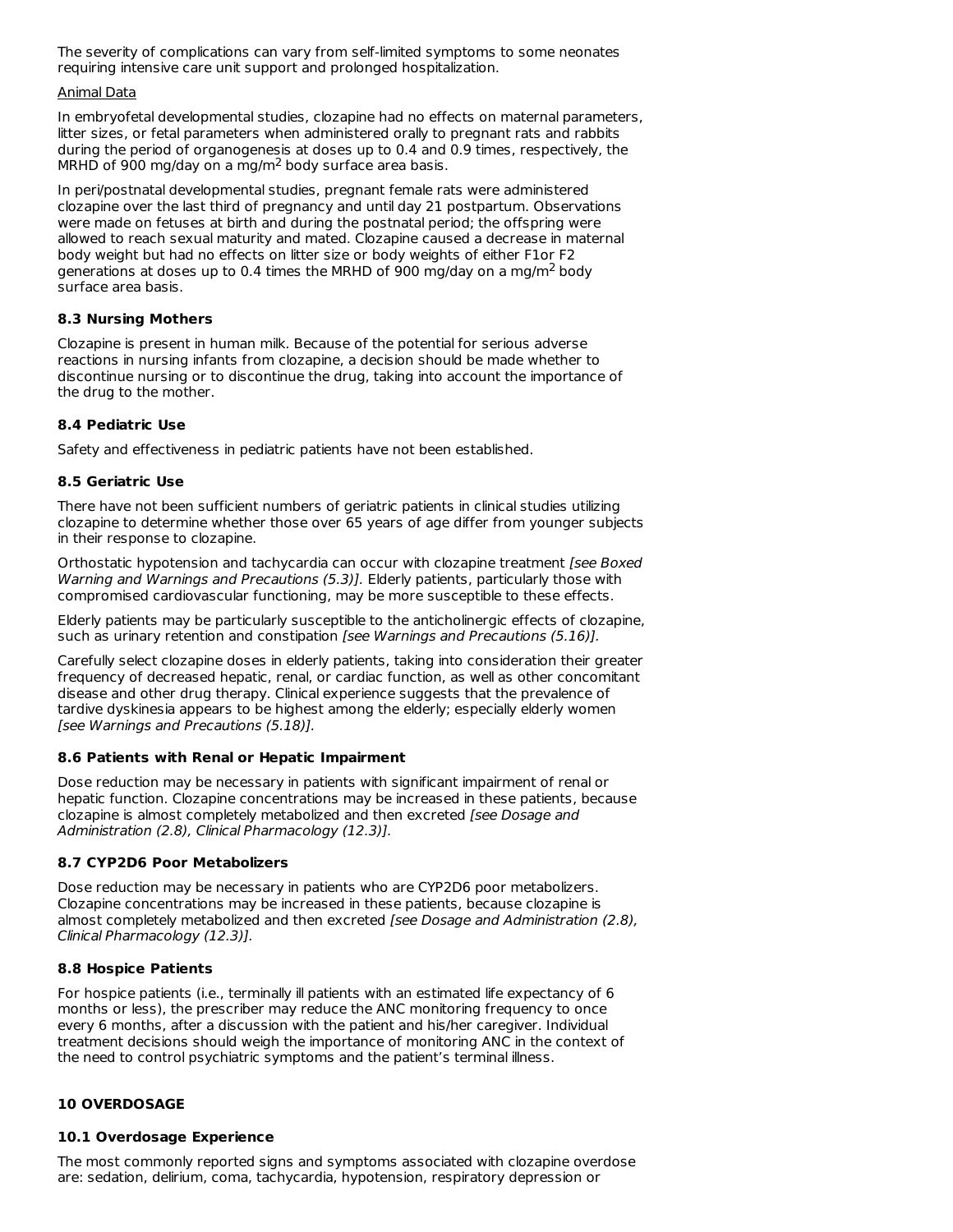failure; and hypersalivation. There are reports of aspiration pneumonia, cardiac arrhythmias, and seizure. Fatal overdoses have been reported with clozapine, generally at doses above 2500 mg. There have also been reports of patients recovering from overdoses well in excess of 4 g.

### **10.2 Management of Overdosage**

There are no specific antidotes for clozapine. Establish and maintain an airway; ensure adequate oxygenation and ventilation. Monitor cardiac status and vital signs. Use general symptomatic and supportive measures. Consider the possibility of multiple-drug involvement.

Contact a Certified Poison Control Center for the most up to date information on the management of overdosage (1-800-222-1222).

### **11 DESCRIPTION**

Clozapine Orally Disintegrating Tablets, an atypical antipsychotic drug, are a tricyclic dibenzodiazepine derivative, 8-chloro-11-(4-methyl-1-piperazinyl)-5H-dibenzo [b,e] [1,4] diazepine. The structural formula is:



 $\mathsf{C}_{18}\mathsf{H}_{19}\mathsf{CIN}_4$  M.W. 326.82

Clozapine, USP is available as yellow, orally disintegrating tablets of 150 mg and 200 mg for oral administration without water. Clozapine Orally Disintegrating Tablets may be chewed.

Each orally disintegrating tablet contains clozapine, USP, equivalent to 150 mg and 200 mg.

The active component of Clozapine Orally Disintegrating Tablets is clozapine, USP. The remaining components are aspartame powder, colloidal silicon dioxide, crospovidone, magnesium stearate, mannitol, microcrystalline cellulose, peppermint flavor, sodium stearyl fumarate and xylitol.

THIS PRODUCT CONTAINS ASPARTAME AND IS NOT INTENDED FOR USE BY INFANTS. PHENYLKETONURICS: CONTAINS PHENYLALANINE [see Warnings and Precautions (5.19)]. Phenylalanine is a component of aspartame. Each 150 mg, orally disintegrating tablet contains 30 mg aspartame, thus, 16.8 mg phenylalanine. Each 200 mg, orally disintegrating tablet contains 40 mg aspartame, thus, 22.4 mg phenylalanine. The allowable daily intake of aspartame is 50 mg per kilogram of body weight per day.

# **12 CLINICAL PHARMACOLOGY**

### **12.1 Mechanism of Action**

The mechanism of action of clozapine is unknown. However, it has been proposed that the therapeutic efficacy of clozapine in schizophrenia is mediated through antagonism of the dopamine type 2 (D<sub>2</sub>) and the serotonin type 2A (5-HT<sub>2A</sub>) receptors. Clozapine orally disintegrating tablets also act as an antagonist at adrenergic, cholinergic, histaminergic and other dopaminergic and serotonergic receptors.

# **12.2 Pharmacodynamics**

Clozapine demonstrated binding affinity to the following receptors: histamine H<sub>1</sub> (K<sub>i</sub> 1.1 nM), adrenergic α<sub>1Α</sub> (K<sub>i</sub> 1.6 nM), serotonin 5-HT<sub>6</sub> (K<sub>i</sub> 4 nM), serotonin 5-HT<sub>2A</sub> (K<sub>i</sub> 5.4 nM), muscarinic M $_1$  (K<sub>i</sub> 6.2 nM), serotonin 5-HT<sub>7</sub> (K<sub>i</sub> 6.3 nM), serotonin 5-HT<sub>2C</sub> (K<sub>i</sub> 9.4 nM), dopamine D $_4$  (K<sub>i</sub> 24 nM), adrenergic α $_{2A}$  (K<sub>i</sub> 90 nM), serotonin 5-HT<sub>3</sub> (K<sub>i</sub> 95 nM),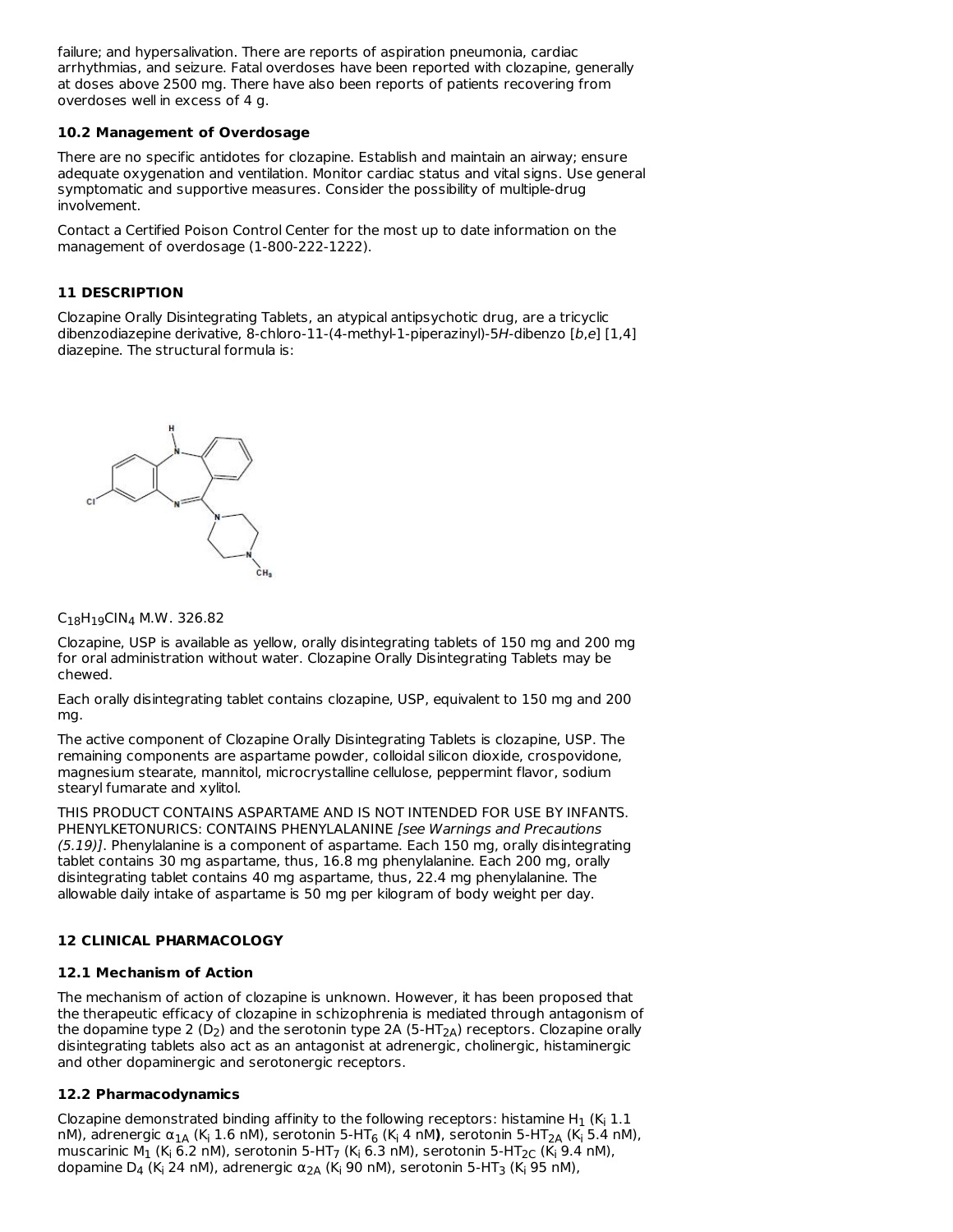serotonin 5-HT $_{\rm 1A}$  (K<sub>i</sub> 120 nM), dopamine D $_{\rm 2}$  (K<sub>i</sub> 160 nM), dopamine D $_{\rm 1}$  (K<sub>i</sub> 270 nM), dopamine D $_5$  (K<sub>i</sub> 454 nM), and dopamine D $_3$  (K<sub>i</sub> 555 nM).

Clozapine causes little or no prolactin elevation.

Clinical electroencephalogram (EEG) studies demonstrated that clozapine increases delta and theta activity and slows dominant alpha frequencies. Enhanced synchronization occurs. Sharp wave activity and spike and wave complexes may also develop. Patients have reported an intensification of dream activity during clozapine therapy. REM sleep was found to be increased to 85% of the total sleep time. In these patients, the onset of REM sleep occurred almost immediately after falling asleep.

### **12.3 Pharmacokinetics**

### Absorption

In man, clozapine tablets (25 mg and 100 mg) are equally bioavailable relative to a clozapine solution. Clozapine orally disintegrating tablets are bioequivalent to Clozaril® (clozapine) tablets, a registered trademark of Novartis Pharmaceuticals Corporation. Following a dosage of 100 mg b.i.d., the average steady-state peak plasma concentration was 413 ng/mL (range: 132 to 854 ng/mL), occurring at the average of 2.3 hours (range: 1 to 6 hours) after dosing. The average minimum concentration at steady-state was 168 ng/mL (range: 45 to 574 ng/mL), after 100 mg b.i.d. dosing.

A comparative bioequivalence/bioavailability study was conducted in 32 patients (with schizophrenia or schizoaffective disorder) comparing clozapine orally disintegrating 200 mg tablets to 2  $\times$  clozapine orally disintegrating 100 mg tablets (the approved reference product) under fasted conditions. The study also evaluated the effect of food and chewing on the pharmacokinetics of the 200 mg tablet. Under fasted conditions, the mean AUC<sub>ss</sub> and C<sub>min,ss</sub> of clozapine for the 200 mg tablets were equivalent to those of the 2 x 100 mg tablets. The mean C<sub>max,ss</sub> of clozapine for clozapine orally disintegrating 200 mg tablets was 85% that for  $2 \times 100$  mg clozapine orally disintegrating tablets. This decrease in C<sub>max,ss</sub> for clozapine orally disintegrating 200 mg tablets is not clinically significant.

For clozapine orally disintegrating 200 mg tablets, food significantly increased the  $C_{\sf min,ss}$ of clozapine by 21%. However, this increase is not clinically significant. The mean  $\mathsf{AUC}_{\mathsf{SS}}$ and  $C_{\text{max,SS}}$  of clozapine under fed conditions were equivalent to those under fasted conditions. Food delayed clozapine absorption by 1.5 hours, from a median  $T_{\sf max}$  of 2.5 hours under fasted conditions to 4 hours under fed conditions.

The mean C<sub>max,ss</sub> of clozapine under chewed conditions for clozapine orally disintegrating 200 mg tablets was about 86% that for 2 x 100 mg clozapine orally disintegrating tablets under non-chewed conditions, while the AUC<sub>ss</sub> and C<sub>min,ss</sub> values were similar between the chewed and non-chewed conditions.

In a food-effect study, a single dose of clozapine orally disintegrating tablets 12.5 mg was administered to healthy volunteers under fasting conditions and after a high-fat meal. When clozapine orally disintegrating tablets were administered after a high-fat meal, the  $\mathsf{C}_{\mathsf{max}}$  of both clozapine and its active metabolite, desmethylclozapine, were decreased by approximately 20%, compared to administration under fasting conditions, while the AUC values were unchanged. This decrease in  $\mathsf{C}_{\mathsf{max}}$  is not clinically significant. Therefore, clozapine orally disintegrating tablets can be taken without regard to meals.

### **Distribution**

Clozapine is approximately 97% bound to serum proteins. The interaction between clozapine and other highly protein-bound drugs has not been fully evaluated but may be important [see Drug Interactions (7)].

### Metabolism and Excretion

Clozapine is almost completely metabolized prior to excretion, and only trace amounts of unchanged drug are detected in the urine and feces. Clozapine is a substrate for many cytochrome P450 isozymes, in particular CYP1A2, CYP2D6, and CYP3A4. Approximately 50% of the administered dose is excreted in the urine and 30% in the feces. The demethylated, hydroxylated, and N-oxide derivatives are components in both urine and feces. Pharmacological testing has shown the desmethyl metabolite (norclozapine) to have only limited activity, while the hydroxylated and N-oxide derivatives were inactive. The mean elimination half-life of clozapine after a single 75 mg dose was 8 hours (range: 4 to 12 hours), compared to a mean elimination half-life of 12 hours (range: 4 to 66 hours), after achieving steady state with 100 mg twice daily dosing.

A comparison of single-dose and multiple-dose administration of clozapine demonstrated that the elimination half-life increased significantly after multiple dosing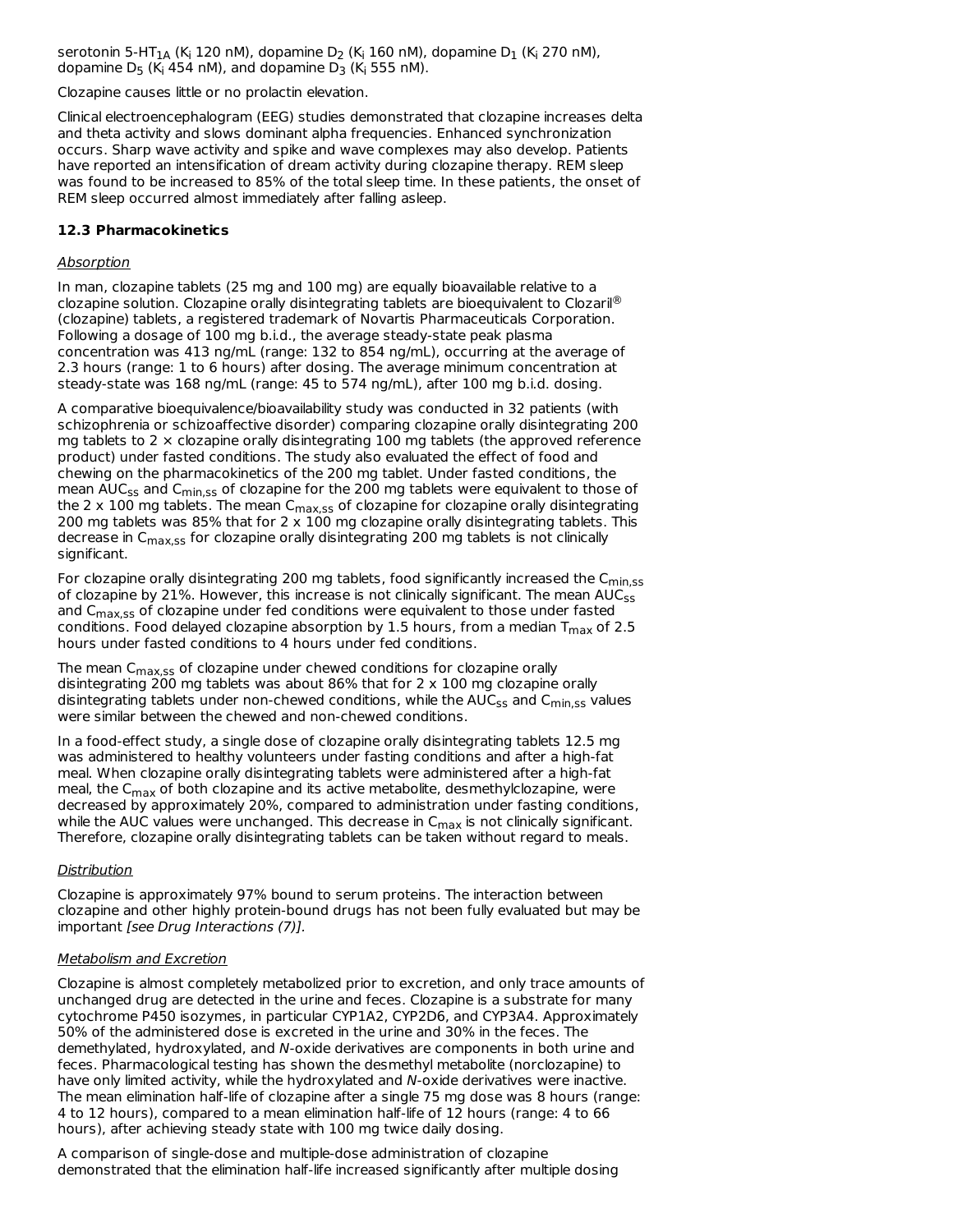relative to that after single-dose administration, suggesting the possibility of concentration-dependent pharmacokinetics. However, at steady state, approximately dose-proportional changes with respect to AUC (area under the curve), peak, and minimum clozapine plasma concentrations were observed after administration of 37.5, 75, and 150 mg twice daily.

### Drug-Drug Interaction Studies

### **Fluvoxamine**

A pharmacokinetic study was conducted in 16 schizophrenic patients who received clozapine under steady-state conditions. After coadministration of fluvoxamine for 14 days, mean trough concentrations of clozapine and its metabolites, Ndesmethylclozapine and clozapine N-oxide, were elevated about three-fold compared to baseline steady state concentrations.

### Paroxetine, Fluoxetine, and Sertraline

In a study of schizophrenic patients (n=14) who received clozapine under steady-state conditions, coadministration of paroxetine produced only minor changes in the levels of clozapine and its metabolites. However, other published reports describe modest elevations (less than two-fold) of clozapine and metabolite concentrations when clozapine was taken with paroxetine, fluoxetine, and sertraline.

### Specific Population Studies

### Renal or Hepatic Impairment

No specific pharmacokinetic studies were conducted to investigate the effects of renal or hepatic impairment on the pharmacokinetics of clozapine. Higher clozapine plasma concentrations are likely in patients with significant renal or hepatic impairment when given usual doses.

### CYP2D6 Poor Metabolizers

A subset (3% to 10%) of the population has reduced activity of CYP2D6 (CYP2D6 poor metabolizers). These individuals may develop higher than expected plasma concentrations of clozapine when given usual doses.

# **13 NONCLINICAL TOXICOLOGY**

# **13.1 Carcinogenesis, Mutagenesis, Impairment of Fertility**

### **Carcinogenesis**

No carcinogenic potential was demonstrated in long-term studies in mice and rats at doses up to 0.3 times and 0.4 times, respectively, the maximum recommended human dose (MRHD) of 900 mg/day on a mg/m<sup>2</sup> body surface area basis.

### **Mutagenesis**

Clozapine was not genotoxic when tested in the following gene mutation and chromosomal aberration tests: the bacterial Ames test, the in vitro mammalian V79 in Chinese hamster cells, the in vitro unscheduled DNA synthesis in rat hepatocytes, or the in vivo micronucleus assay in mice.

### Impairment of Fertility

Clozapine had no effect on any parameters of fertility, pregnancy, fetal weight, or postnatal development when administered orally to male rats 70 days before mating and to female rats for 14 days before mating at doses up to 0.4 times the MRHD of 900 mg/day on a mg/m<sup>2</sup> body surface area basis.

# **14 CLINICAL STUDIES**

# **14.1 Treatment-Resistant Schizophrenia**

The efficacy of clozapine in treatment-resistant schizophrenia was established in a multicenter, randomized, double-blind, active-controlled (chlorpromazine) study in patients with a DSM-III diagnosis of schizophrenia who had inadequate responses to at least 3 different antipsychotics (from at least 2 different chemical classes) during the preceding 5 years. The antipsychotic trials must have been judged adequate; the antipsychotic dosages must have been equivalent to or greater than 1000 mg per day of chlorpromazine for a period of at least 6 weeks, each without significant reduction of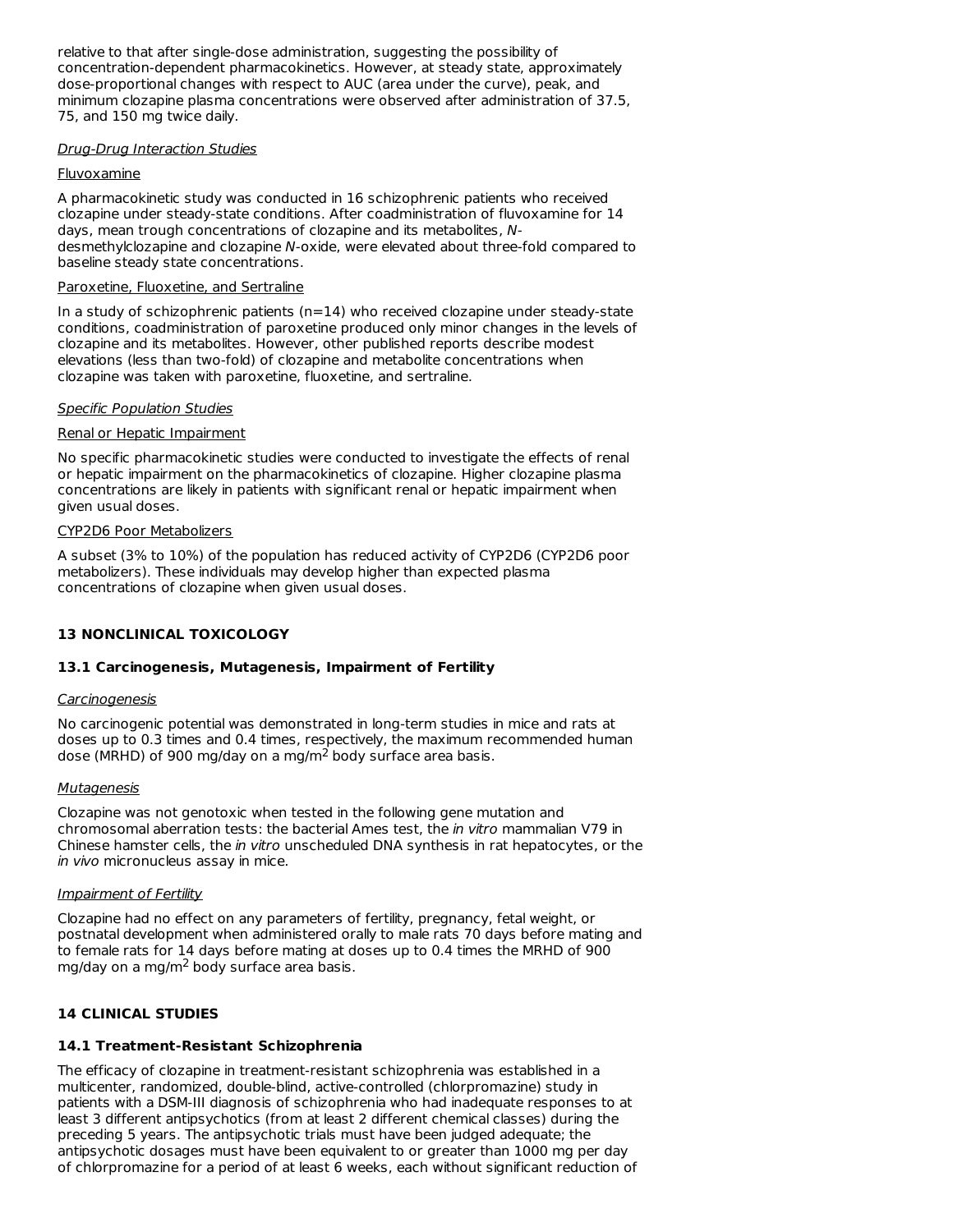symptoms. There must have been no period of good functioning within the preceding 5 years. Patients must have had a baseline score of at least 45 on the investigator-rated Brief Psychiatric Rating Scale (BPRS). On the 18-item BPRS, 1 indicates the absence of symptoms, and 7 indicates severe symptoms; the maximum potential total BPRS score is 126. At baseline, the mean BPRS score was 61. In addition, patients must have had a score of at least 4 on at least two of the following four individual BPRS items: conceptual disorganization, suspiciousness, hallucinatory behavior, and unusual thought content. Patients must have had a Clinical Global Impressions – Severity Scale score of at least 4 (moderately ill).

In the prospective, lead-in phase of the trial, all patients ( $N=305$ ) initially received singleblind treatment with haloperidol (the mean dose was 61 mg per day) for 6 weeks. More than 80% of patients completed the 6-week trial. Patients with an inadequate response to haloperidol (n=268) were randomized to double-blind treatment with clozapine  $(N=126)$  or chlorpromazine  $(N=142)$ . The maximum daily clozapine dose was 900 mg; the mean daily dose was >600 mg. The maximum daily chlorpromazine dose was 1800 mg; the mean daily dose was >1200 mg.

The primary endpoint was treatment response, predefined as a decrease in BPRS score of at least 20% and either (1) a CGI-S score of ≤3 (mildly ill), or (2) a BPRS score of ≤35, at the end of 6 weeks of treatment. Approximately 88% of patients from the clozapine and chlorpromazine groups completed the 6-week trial. At the end of six weeks, 30% of the clozapine group responded to treatment, and 4% of the chlorpromazine group responded to treatment. The difference was statistically significant  $(p<0.001)$ . The mean change in total BPRS score was -16 and -5 in the clozapine and chlorpromazine group, respectively; the mean change in the 4 key BPRS item scores was -5 and -2 in the clozapine and chlorpromazine group, respectively; and the mean change in CGI-S score was -1.2 and -0.4, in the clozapine and chlorpromazine group, respectively. These changes in the clozapine group were statistically significantly greater than in the chlorpromazine group (p<0.001 in each analysis).

### **14.2 Recurrent Suicidal Behavior in Schizophrenia or Schizoaffective Disorder**

The effectiveness of clozapine in reducing the risk of recurrent suicidal behavior was assessed in the International Suicide Prevention Trial (InterSePT<sup>™</sup>, a trademark of Novartis Pharmaceuticals Corporation). This was a prospective, randomized, open-label, active-controlled, multicenter, international, parallel-group comparison of clozapine (Clozaril®) versus olanzapine (Zyprexa®, a registered trademark of Eli Lilly and Company) in 956 patients with schizophrenia or schizoaffective disorder (DSM-IV) who were judged to be at risk for recurrent suicidal behavior. Only about one-fourth of these patients (27%) were considered resistant to standard antipsychotic drug treatment. To enter the trial, patients must have met one of the following criteria:

- They had attempted suicide within the three years prior to their baseline evaluation.
- They had been hospitalized to prevent a suicide attempt within the three years prior to their baseline evaluation.
- They demonstrated moderate-to-severe suicidal ideation with a depressive component within one week prior to their baseline evaluation.
- They demonstrated moderate-to-severe suicidal ideation accompanied by command hallucinations to do self-harm within one week prior to their baseline evaluation.

Dosing regimens for each treatment group were determined by individual investigators and were individualized by patient. Dosing was flexible, with a dose range of 200 to 900 mg/day for clozapine and 5 to 20 mg/day for olanzapine. For the 956 patients who received clozapine or olanzapine in this study, there was extensive use of concomitant psychotropics: 84% with antipsychotics, 65% with anxiolytics, 53% with antidepressants, and 28% with mood stabilizers. There was significantly greater use of concomitant psychotropic medications among the patients in the olanzapine group.

The primary efficacy measure was time to (1) a significant suicide attempt, including a completed suicide; (2) hospitalization due to imminent suicide risk, including increased level of surveillance for suicidality for patients already hospitalized; or (3) worsening of suicidality severity as demonstrated by "much worsening" or "very much worsening" from baseline in the Clinical Global Impression of Severity of Suicidality as assessed by the Blinded Psychiatrist (CGI-SS-BP) scale. A determination of whether or not a reported event met criterion 1 or 2 above was made by the Suicide Monitoring Board (SMB), a group of experts blinded to patient data.

A total of 980 patients were randomized to the study and 956 received study medication. Sixty-two percent of the patients were diagnosed with schizophrenia, and the remainder (38%) were diagnosed with schizoaffective disorder. Only about onefourth of the total patient population (27%) was identified as "treatment-resistant" at baseline. There were more males than females in the study (61% of all patients were male). The mean age of patients entering the study was 37 years of age (range 18 to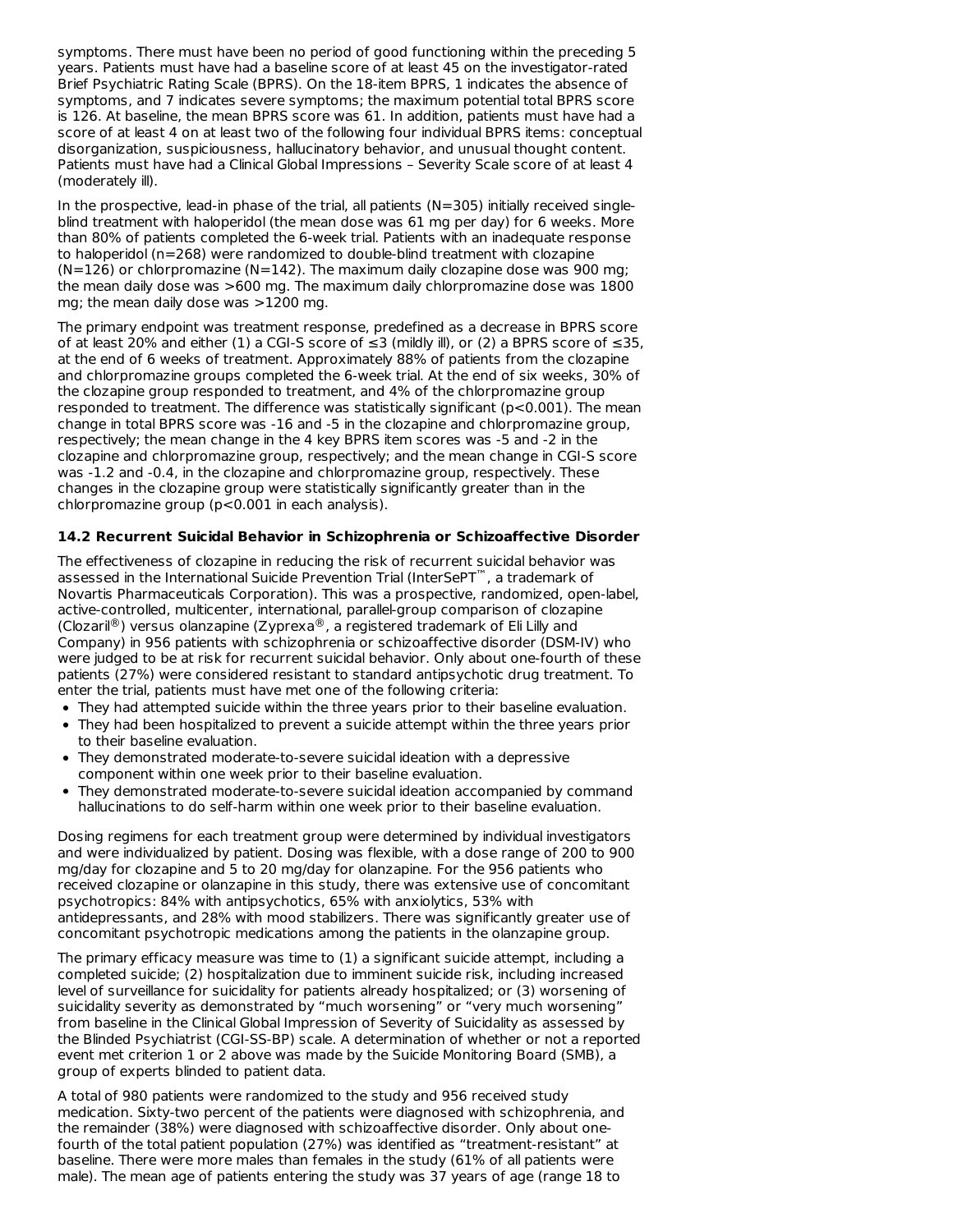69). Most patients were Caucasian (71%), 15% were Black, 1% were Asian, and 13% were classified as being of "other" races.

Patients treated with clozapine had a statistically significant longer delay in the time to recurrent suicidal behavior in comparison with olanzapine. This result should be interpreted only as evidence of the effectiveness of clozapine in delaying time to recurrent suicidal behavior and not a demonstration of the superior efficacy of clozapine over olanzapine.

The probability of experiencing (1) a significant suicide attempt, including a completed suicide, or (2) hospitalization because of imminent suicide risk, including increased level of surveillance for suicidality for patients already hospitalized, was lower for clozapine patients than for olanzapine patients at Week 104: clozapine 24% versus olanzapine 32%; 95% CI of the difference: 2%, 14% (Figure 1).

#### **Figure 1. Cumulative Probability of a Significant Suicide Attempt or Hospitalization to Prevent Suicide in Patients with Schizophrenia or Schizoaffective Disorder at High Risk of Suicidality**



### **16 HOW SUPPLIED/STORAGE AND HANDLING**

#### **16.1 How Supplied**

#### **150 mg**

Yellow, round, flat-faced, beveled-edge, unscored tablet. Debossed with I1 on one side and plain on the other side. Available in bottles of 100 (NDC 0093-5376-01) and cartons of 48 tablets for Institutional Use Only (8x6 blister cards) (NDC 0093-5376-84).

#### **200 mg**

Yellow, round, flat-faced, beveled-edge, unscored tablet. Debossed with L1 on one side and plain on the other side. Available in bottles of 100 (NDC 0093-5377-01) and cartons of 48 tablets for Institutional Use Only (8x6 blister cards) (NDC 0093-5377-84).

### **16.2 Storage and Handling**

Store Clozapine Orally Disintegrating Tablets at 20° to 25°C (68° to 77°F) [See USP Controlled Room Temperature]. Protect from moisture.

Keep in a sealed blister until time of use. This unit-dose package is non child-resistant.

KEEP THIS AND ALL MEDICATIONS OUT OF THE REACH OF CHILDREN.

Clozapine Orally Disintegrating Tablets must remain in the original package until used by the patient.

Dispense in a tight, light-resistant container as defined in the USP, with a child-resistant closure (as required).

Drug dispensing should not ordinarily exceed a weekly supply. If a patient is eligible for ANC testing every 2 weeks, then a 2-week supply of Clozapine Orally Disintegrating Tablets can be dispensed. If a patient is eligible for ANC testing every 4 weeks, then a 4 week supply of Clozapine Orally Disintegrating Tablets can be dispensed. Dispensing should be contingent upon the ANC testing results.

# **17 PATIENT COUNSELING INFORMATION**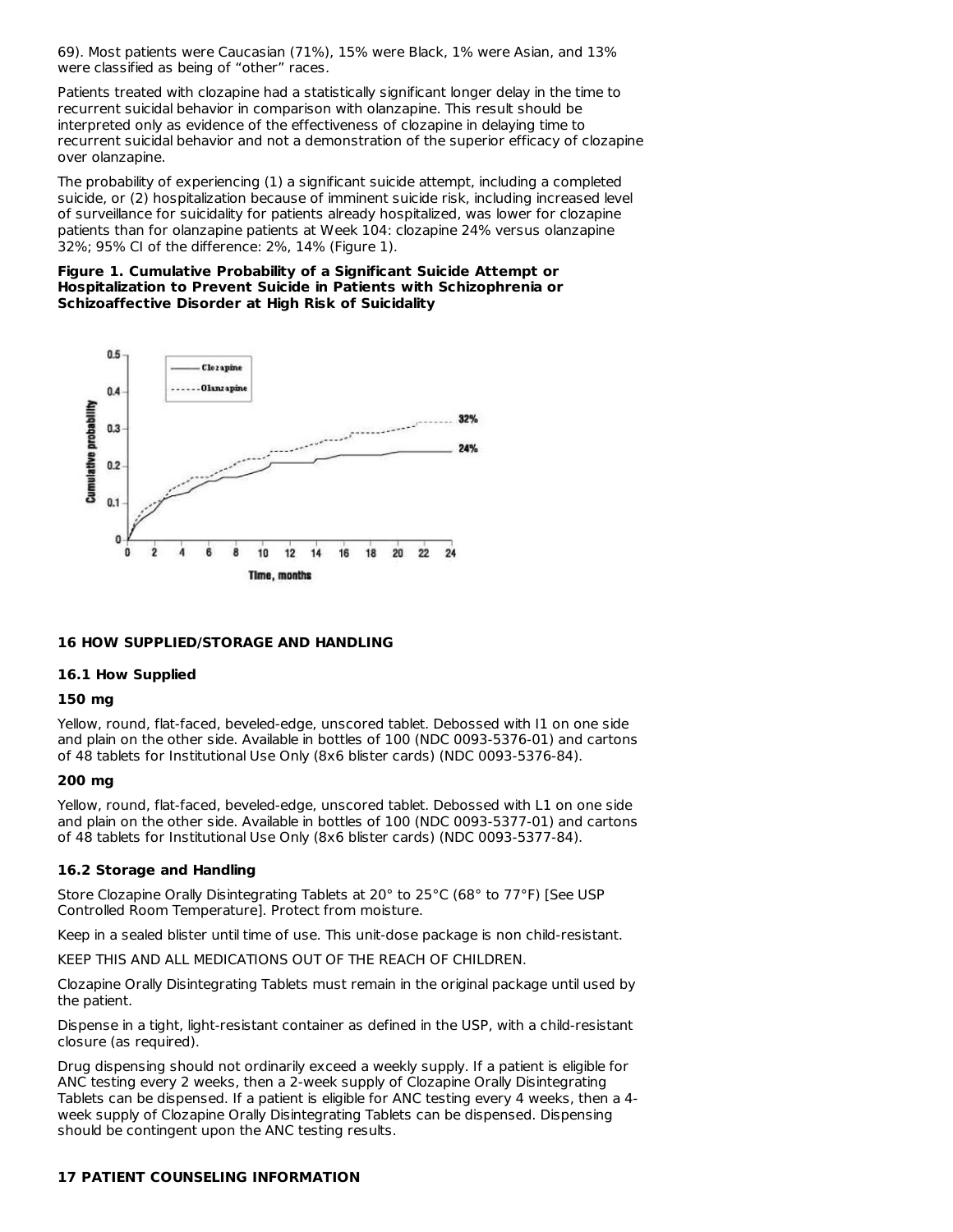Discuss the following issues with patients and caregivers:

- Severe Neutropenia:
	- Instruct patients (and caregivers) beginning treatment with clozapine about the risk of developing severe neutropenia and infection.
	- Instruct patients to immediately report to their physician any symptom or sign of infection (e.g., flu-like illness; fever; lethargy; general weakness or malaise; mucus membrane ulceration; skin, pharyngeal, vaginal, urinary, or pulmonary infection; or extreme weakness or lethargy) occurring at any time during clozapine therapy, to aid in evaluation for neutropenia and to institute prompt and appropriate management [see Warnings and Precautions (5.1), (5.12), and (5.14)].
	- o Inform patients and caregivers clozapine is available only through a restricted program called the Clozapine REMS Program designed to ensure the required blood monitoring, in order to reduce the risk of developing severe neutropenia. Advise patients and caregivers of the importance of having blood tested as follows:
		- Weekly blood tests are required for the first 6 months.
		- An ANC is required every 2 weeks for the next 6 months if an acceptable ANC is maintained during the first 6 months of continuous therapy.
		- An ANC is required once every 4 weeks thereafter if an acceptable ANC is maintained during the second 6 months of continuous therapy.
	- Clozapine is available only from certified pharmacies participating in the program. Provide patients (and caregivers) with website information and the telephone number on how to obtain the product [see Warnings and Precautions (5.2)].
- Orthostatic Hypotension, Bradycardia, and Syncope: Inform patients and caregivers about the risk of orthostatic hypotension and syncope, especially during the period of initial dose titration. Instruct them to strictly follow the clinician's instructions for dosage and administration. Advise patients to consult their clinician immediately if they feel faint, lose consciousness, or have signs or symptoms suggestive of bradycardia or arrhythmia [see Dosage and Administration (2.2) and Warnings and Precautions (5.3)].
- Falls: Inform patients of the risk of falls, which may lead to fractures or other injuries [see Warnings and Precautions (5.4)].
- Seizures: Inform patients and caregivers about the significant risk of seizure during clozapine treatment. Caution them about driving and any other potentially hazardous activity while taking clozapine [see Warnings and Precautions (5.5)].
- Gastrointestinal Hypomotility with Severe Complications: Educate patients and caregivers on the risks, prevention, and treatment of clozapine-induced constipation, including medications to avoid when possible (e.g., drugs with anticholinergic activity). Encourage appropriate hydration, physical activity, and fiber intake and emphasize that prompt attention and treatment to the development of constipation or other gastrointestinal symptoms is critical in preventing severe complications. Advise patients and caregivers to contact their health care provider if they experience symptoms of constipation (e.g., difficulty passing stools, incomplete passage of stool, decreased bowel movement frequency) or other symptoms associated with gastrointestinal hypomotility (e.g., nausea, abdominal distension or pain, vomiting) [see Warnings and Precautions (5.8), Drug Interactions (7.1)].
- OT Interval Prolongation: Advise patients to consult their clinician immediately if they feel faint, lose consciousness or have signs or symptoms suggestive of arrhythmia. Instruct patients to not take clozapine with other drugs that cause QT interval prolongation. Instruct patients to inform their clinicians that they are taking clozapine before any new drug [see Warnings and Precautions (5.10) and Drug Interactions  $(7.1)$ ].
- **Metabolic Changes (hyperglycemia and diabetes mellitus, dyslipidemia, weight gain):** Educate patients and caregivers about the risk of metabolic changes and the need for specific monitoring. The risks include hyperglycemia and diabetes mellitus, dyslipidemia, weight gain, and cardiovascular reactions. Educate patients and caregivers about the symptoms of hyperglycemia (high blood sugar) and diabetes mellitus (e.g., polydipsia, polyuria, polyphagia, and weakness). Monitor all patients for these symptoms. Patients who are diagnosed with diabetes or have risk factors for diabetes (obesity, family history of diabetes) should have their fasting blood glucose monitored before beginning treatment and periodically during treatment. Patients who develop symptoms of hyperglycemia should have assessments of fasting glucose. Clinical monitoring of weight is recommended [see Warnings and Precautions  $(5.11)$ .
- Patients with Phenylketonuria: Inform patients and caregivers that clozapine orally disintegrating tablets contain phenylalanine (a component of aspartame) [see Warnings and Precautions (5.19)].
- Interference with Cognitive and Motor Performance: Because clozapine may have the potential to impair judgment, thinking, or motor skills, patients should be cautioned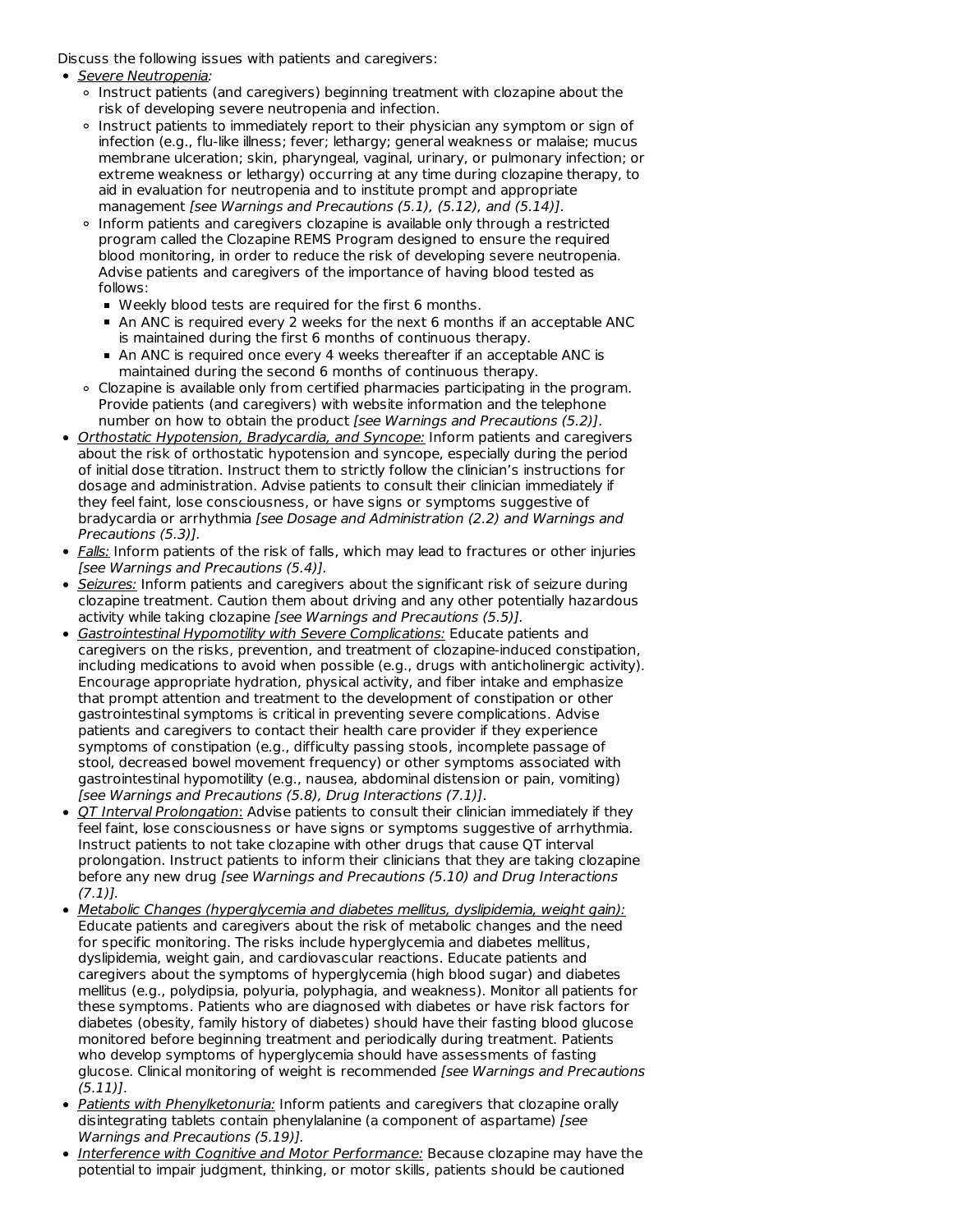about operating hazardous machinery, including automobiles, until they are reasonably certain that clozapine therapy does not affect them adversely [see Warnings and Precautions (5.17)].

- Hepatotoxicity: Instruct patients to immediately report to their physician any symptom or sign of potential liver injury (e.g fatigue, malaise, anorexia, nausea, jaundice, bilirubinemia, coagulopathy, and hepatic encephalopathy) [see Warnings and Precautions (5.13)].
- Missed Doses and Re-Initiating Treatment: Inform patients and caregivers that if the patient misses taking clozapine for more than 2 days, he or she should not restart his or her medication at the same dosage but should contact their physician for dosing instructions [see Dosage and Administration (2.5) and Warnings and Precautions (5.1, 5.3)].
- Pregnancy: Patients and caregivers should notify the clinician if the patient becomes pregnant or intends to become pregnant during therapy [see Use in Specific Populations (8.1)].
- Nursing: Advise patients and caregivers that the patient should not breast feed an infant if they are taking clozapine [see Use in Specific Populations (8.3)].
- **Concomitant Medication:** Advise patients to inform their healthcare provider if they are taking, or plan to take, any prescription or over-the-counter drugs; there is a potential for significant drug-drug interactions [see Dosage and Administration (2.6), Drug Interactions (7.1)].
- Administration: Patients should be advised that clozapine orally disintegrating tablets should remain in the original package until immediately before use [see Dosage and Administration (2.2)].

All brand names listed are the registered trademarks of their respective owners and are not trademarks of Teva Pharmaceuticals USA.

# **Teva Pharmaceuticals USA, Inc.**

North Wales, PA 19454

Rev. D 1/2022

# **Package/Label Display Panel**

NDC 0093-5376-01 Clozapine

Orally Disintegrating

Tablets

150 mg

Phenylketonurics: Contains phenylalanine 16.8 mg

per each 150 mg orally disintegrating tablet.

Rx only

100 TABLETS



# **Package/Label Display Panel**

NDC 0093-5377-01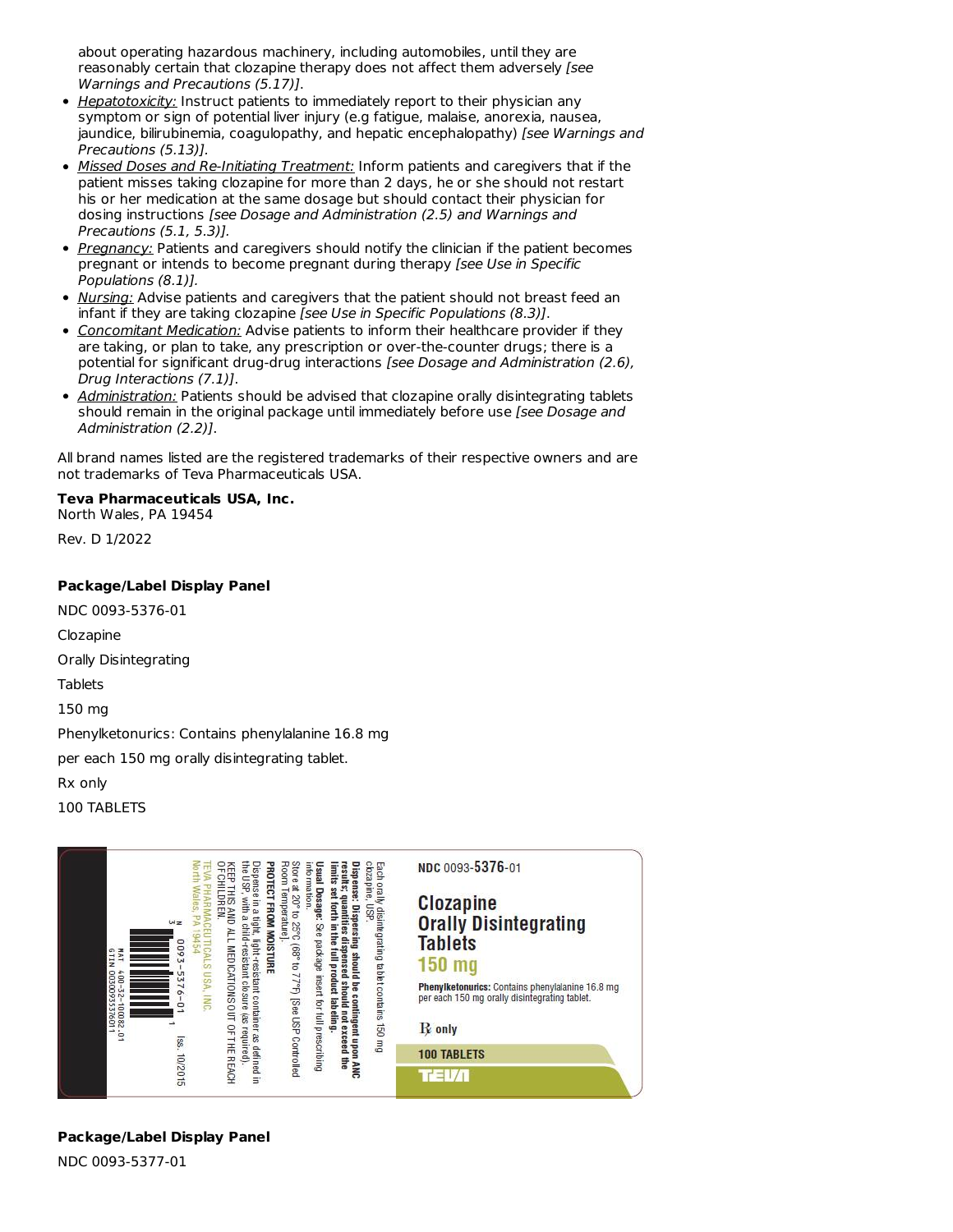Clozapine Orally Disintegrating Tablets 200 mg Phenylketonurics: Contains phenylalanine 22.4 mg per each 200 mg orally disintegrating tablet. Rx only 100 TABLETS

|                                                   |                                               | the U <sub>SP</sub>                                                                                                                                                                                                               |                                                                                                                                                                                       | clozapine,                                                                                                                                                                                                                          | NDC 0093-5377-01                                                                                                                                                      |
|---------------------------------------------------|-----------------------------------------------|-----------------------------------------------------------------------------------------------------------------------------------------------------------------------------------------------------------------------------------|---------------------------------------------------------------------------------------------------------------------------------------------------------------------------------------|-------------------------------------------------------------------------------------------------------------------------------------------------------------------------------------------------------------------------------------|-----------------------------------------------------------------------------------------------------------------------------------------------------------------------|
| NI19<br>TAT<br>400-32-100083.01<br>00300935377018 | North Wales, PA 19454<br>WZ<br>600<br>5377-01 | <b>OF CHILDREN</b><br><b>TEVA PHARMACEU TICALS USA, INC</b><br>Dispense in a tight, light-resistant container as defined in<br>KEEP THIS<br>with a child-resistant closure (as required).<br>AND ALL MEDICATIONS OUT OF THE REACH | Room Temperature].<br>information.<br><b>PROTECT FROM MOISTURE</b><br>Store at 20° to 25°C (68° to 77°F) [See USP Controlled<br>Usual Dosage: See package insert for full prescribing | Dispense: Dispensing should<br>Each orally disintegrating tablet contains 200 mg<br>results; quantities dispensed should not exceed the<br>imits set forth<br><b>USP</b><br>in the full product labeling.<br>be contingent upon ANC | Clozapine<br>Orally Disintegrating<br><b>Tablets</b><br>$200$ mg<br>Phenylketonurics: Contains phenylalanine 22.4 mg<br>per each 200 mg orally disintegrating tablet. |
|                                                   | œ                                             |                                                                                                                                                                                                                                   |                                                                                                                                                                                       |                                                                                                                                                                                                                                     | $R$ only                                                                                                                                                              |
|                                                   | lss. 10/2015                                  |                                                                                                                                                                                                                                   |                                                                                                                                                                                       |                                                                                                                                                                                                                                     | <b>100 TABLETS</b>                                                                                                                                                    |
|                                                   |                                               |                                                                                                                                                                                                                                   |                                                                                                                                                                                       |                                                                                                                                                                                                                                     | ır≡l                                                                                                                                                                  |

| <b>CLOZAPINE</b><br>clozapine tablet, orally disintegrating                     |                   |                                                           |  |  |                                       |                  |                                     |  |
|---------------------------------------------------------------------------------|-------------------|-----------------------------------------------------------|--|--|---------------------------------------|------------------|-------------------------------------|--|
|                                                                                 |                   |                                                           |  |  |                                       |                  |                                     |  |
| <b>Product Information</b>                                                      |                   |                                                           |  |  |                                       |                  |                                     |  |
| <b>Product Type</b>                                                             |                   | HUMAN PRESCRIPTION DRUG                                   |  |  | <b>Item Code (Source)</b>             |                  | NDC:0093-5376                       |  |
| <b>Route of Administration</b>                                                  |                   | ORAL                                                      |  |  |                                       |                  |                                     |  |
|                                                                                 |                   |                                                           |  |  |                                       |                  |                                     |  |
| <b>Active Ingredient/Active Moiety</b>                                          |                   |                                                           |  |  |                                       |                  |                                     |  |
|                                                                                 |                   | <b>Ingredient Name</b>                                    |  |  | <b>Basis of Strength</b>              |                  | <b>Strength</b>                     |  |
| CLOZAPINE (UNII: 160AR2IKIC) (CLOZAPINE - UNII:160AR2IKIC)<br><b>CLOZ APINE</b> |                   |                                                           |  |  | 150 mg                                |                  |                                     |  |
|                                                                                 |                   |                                                           |  |  |                                       |                  |                                     |  |
| <b>Inactive Ingredients</b>                                                     |                   |                                                           |  |  |                                       |                  |                                     |  |
|                                                                                 |                   | <b>Ingredient Name</b>                                    |  |  |                                       |                  | <b>Strength</b>                     |  |
| <b>ASPARTAME (UNII: Z0H242BBR1)</b>                                             |                   |                                                           |  |  |                                       |                  |                                     |  |
| <b>SILICON DIOXIDE (UNII: ET 7Z6XBU4)</b>                                       |                   |                                                           |  |  |                                       |                  |                                     |  |
|                                                                                 |                   | CROSPOVIDONE (15 MPA.S AT 5%) (UNII: 68401960MK)          |  |  |                                       |                  |                                     |  |
| MAGNESIUM STEARATE (UNII: 70097M6I30)                                           |                   |                                                           |  |  |                                       |                  |                                     |  |
| <b>MANNITOL (UNII: 30WL53L36A)</b>                                              |                   |                                                           |  |  |                                       |                  |                                     |  |
|                                                                                 |                   | CELLULOSE, MICROCRYSTALLINE (UNII: OP1R32D61U)            |  |  |                                       |                  |                                     |  |
| SODIUM STEARYL FUMARATE (UNII: 7CV7WK4UI)                                       |                   |                                                           |  |  |                                       |                  |                                     |  |
| XYLITOL (UNII: VCQ006KQ1E)                                                      |                   |                                                           |  |  |                                       |                  |                                     |  |
|                                                                                 |                   |                                                           |  |  |                                       |                  |                                     |  |
| <b>Product Characteristics</b>                                                  |                   |                                                           |  |  |                                       |                  |                                     |  |
| Color                                                                           | yellow            | <b>Score</b>                                              |  |  |                                       |                  | no score                            |  |
| <b>Shape</b>                                                                    | <b>ROUND</b>      | <b>Size</b>                                               |  |  |                                       | 15 <sub>mm</sub> |                                     |  |
| <b>Flavor</b>                                                                   | <b>PEPPERMINT</b> | <b>Imprint Code</b>                                       |  |  | $ 1\rangle$                           |                  |                                     |  |
| <b>Contains</b>                                                                 |                   |                                                           |  |  |                                       |                  |                                     |  |
|                                                                                 |                   |                                                           |  |  |                                       |                  |                                     |  |
| <b>Packaging</b>                                                                |                   |                                                           |  |  |                                       |                  |                                     |  |
| <b>Item Code</b><br>#                                                           |                   | <b>Package Description</b>                                |  |  | <b>Marketing Start</b><br><b>Date</b> |                  | <b>Marketing End</b><br><b>Date</b> |  |
| $\mathbf{1}$                                                                    |                   | NDC:0093-5376- 100 in 1 BOTTLE; Type 0: Not a Combination |  |  | 07/30/2020                            |                  |                                     |  |

**1** NDC:0093-5376- 100 in 1 BOTTLE; Type 0: Not a Combination Product